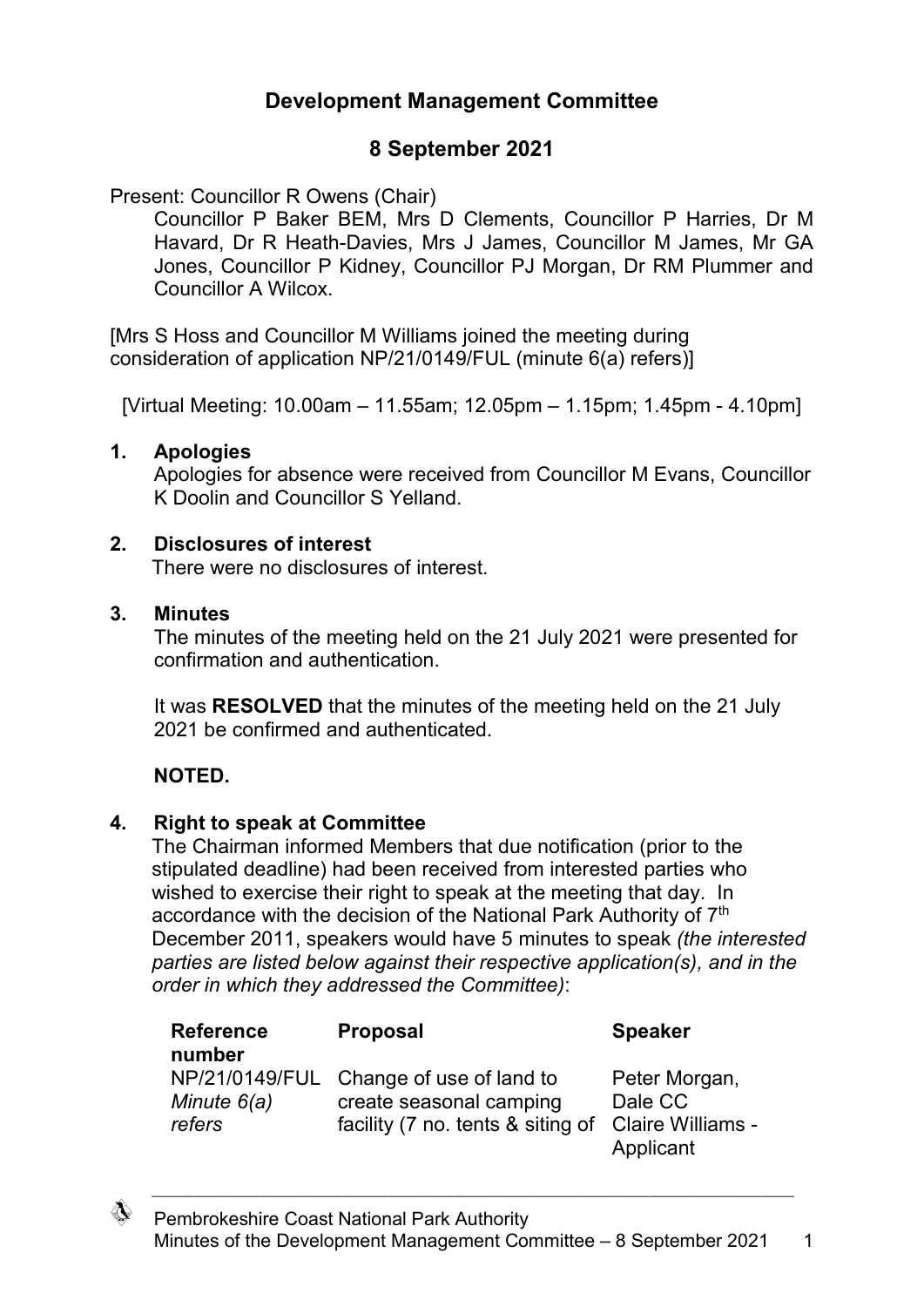|                                           | welfare facility structure) -<br>Speedlands Farm, Dale                                                                                                                                                                              |                                                                                                                                                        |
|-------------------------------------------|-------------------------------------------------------------------------------------------------------------------------------------------------------------------------------------------------------------------------------------|--------------------------------------------------------------------------------------------------------------------------------------------------------|
| NP/20/0155/FUL<br>Minute $6(b)$<br>refers | Proposed demolition of<br>buildings and<br>redevelopment to provide 14<br>no. dwellings, landscaping,<br>access and associated<br>works – Rochgate Motel,<br>Roch                                                                   | Dave Smith -<br>Community<br>Council &<br><b>Community Land</b><br><b>Trust - Objecting</b><br>Shirley Bevan -<br>Objector<br>Ian Bowie -<br>Applicant |
| NP/21/0015/FUL<br>Minute 6(d)<br>refers   | Change of 6 touring<br>caravans to 6 static<br>caravans, associated<br>external works including<br>ecological and landscaping<br>enhancements. - Wynd Hill,<br>Manorbier                                                            | Michael Muskett -<br>Objector<br>Melanie Priestley-<br>Manorbier CC -<br>Objecting<br>Geraint John -<br>Agent                                          |
| NP/21/0085/FUL<br>Minute $6(e)$<br>refers | Change of use of land for<br>the siting of 9 relocated<br>static caravans, associated<br>infrastructure, improvements<br>to existing site access and<br>ecological enhancement. -<br><b>Meadow House Holiday</b><br>Park, Stepaside | Mr Dorian Evans -<br>Objector<br>Amroth CC -<br>Objecting<br>Geraint John -<br>Agent                                                                   |
| NP/21/0177/FUL<br>Minute $6(f)$<br>refers | Addition of a single storey<br>side extension over existing<br>driveway and provision of<br>additional parking space to<br>front of property $-7$ , Green<br><b>Meadow Close, Marloes</b>                                           | Rosalind Scott-<br>Objector<br>Chris Jessop-<br>Marloes & St<br>Brides CC -<br>Objecting<br>Richard Atkins-<br>Applicant                               |

### **5. Members' Duties in Determining Applications**

The Solicitor's report summarised the role of the Committee within the planning system, with particular focus on the purposes and duty of the National Park. It went on to outline the purpose of the planning system and relevant considerations in decision making, the Authority's duty to carry out sustainable development, ecological considerations which

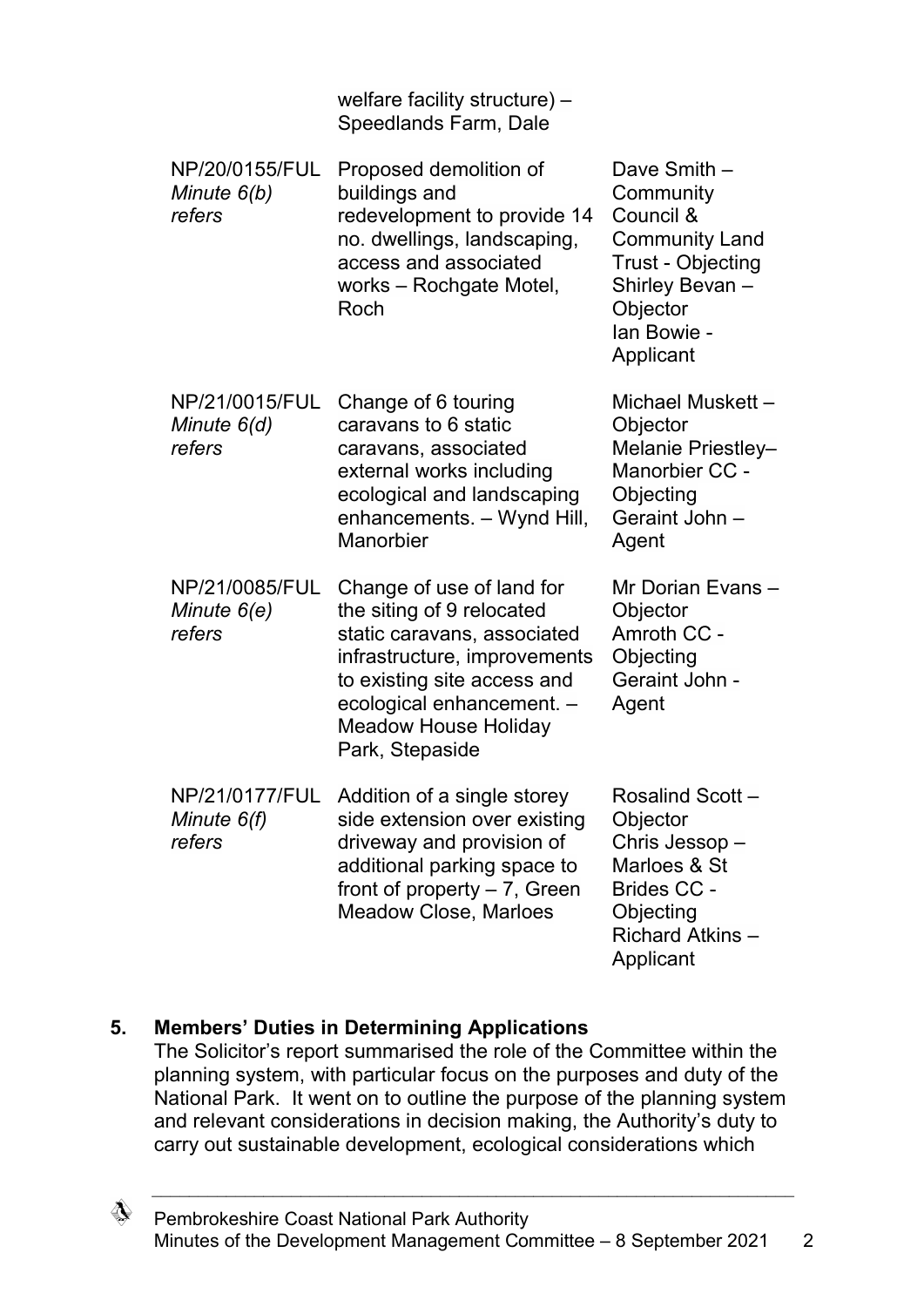included the role of the Environment Wales Act 2016, human rights considerations, the Authority's guidance to members on decision-making in committee and also set out some circumstances where costs might be awarded against the Authority on appeal.

# **NOTED**

## **6. Report of Planning Applications**

The Committee considered the detailed reports of the Development Management Team Leader, together with any updates reported verbally on the day and recorded below. The Committee determined the applications as follows *(the decision reached on each follows the details of the relevant application)*:

*[The Chair advised that he would be altering the order in which applications were considered to allow item 5 e) to be considered first]*

| (a) | <b>REFERENCE:</b> | NP/21/0149/FUL                                     |
|-----|-------------------|----------------------------------------------------|
|     | APPLICANT:        | Mr & Mrs Reynolds & Family                         |
|     | PROPOSAL:         | Change of use of land to create seasonal camping   |
|     |                   | facility (7 no. tents & siting of welfare facility |
|     |                   | structure)                                         |
|     | LOCATION:         | Speedlands Farm, Dale, Haverfordwest,              |
|     |                   | Pembrokeshire, SA62 3QX                            |

Members were reminded that this application had been considered at the previous meeting of the Committee when they had been "minded to approve" it notwithstanding officer advice that the development was contrary to the Local Development Plan, and the 'cooling-off' period had been invoked. The reason given for the decision was that the development's economic value to the area outweighed the policy conflict.

The Monitoring Officer advised that Members should consider matters afresh, including any new information presented. Should they again wish to approve the application contrary to officer advice, they would be required to state their reasons for doing so, and a recorded vote would be taken. He also advised that there was a risk of the Authority incurring legal costs.

Officers had advised that as a large proportion of the site was within a coastal risk management area (as defined in LDP2) and a C2 flood zone, it was noted that there was a fundamental policy objection to the development. Caravan parks and campsites were listed as examples of highly vulnerable development which local and national policies directed away from areas at risk of flooding. In addition, the site was within a registered historic landscape, close to a Site of Special Scientific Interest

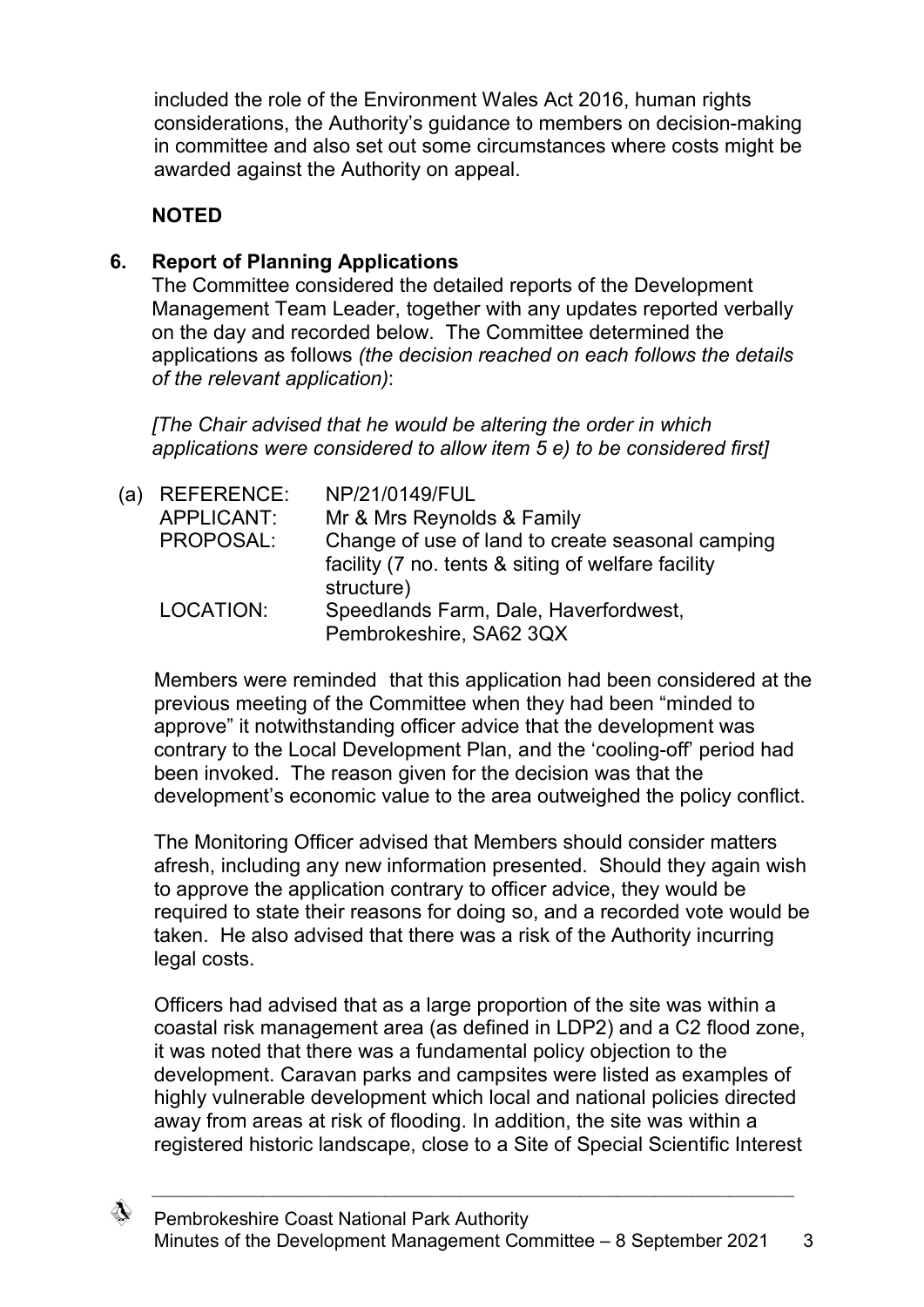and close to the coastal edge and it was therefore in a highly sensitive location. Development of this site for the proposed use would have a detrimental impact on the landscape and special qualities of the National Park.

Officers did not consider that the development's economic value to the area outweighed the policy conflict. The site was small scale and if there were to be a local economic need (which was not evidenced in the application) then that could be better catered for at an alternative location or by improvements to existing facilities. The recommendation therefore remained one of refusal, however suggested conditions were included in the report should Members be minded to approve the application.

At the meeting, the officer advised that no response had been received from Natural Resources Wales (NRW) in respect of the Habitats Regulations Assessment prepared by the Authority's Ecologist, and therefore if Members were minded to approve the application, this would have to be delegated to officers, subject to NRW confirming they had no objection. She also drew Members attention to the first suggested condition included in the report, under which permission would be granted for a period of five years to allow the impact of the development on the landscape and residential amenity to be monitored. This would replace the need for the applicant to submit a legal agreement which tied the development to the farmhouse.

In response to questions from Members, the officer confirmed that the bell tents were no longer located in the C2 flood plain and that all objections from neighbouring properties had been withdrawn, however she noted that the recommendation remained one of refusal due to the conflict with policy and detrimental impact on amenity.

The first of two speakers due to speak on this application was Peter Morgan, speaking on behalf of Dale Community Council, however he proved unable to connect to the meeting. However it was confirmed that the Community Council were supporting the application.

The applicant, Clare Williams, then addressed the Committee. She had 3 minutes in which to speak as she had addressed the Committee on this application previously. She advised that although the officer's report referred to objections from neighbouring properties, these had now been withdrawn. She said that the family wished to maintain good relations with their neighbours, and as they also lived adiacent to the site, they didn't want noise disruption themselves. Also the likely maximum people per tent would be 5, rather than 8; she added that due to the cost of the outlay, there would probably be only 4 tents on site in the first year and therefore a maximum of 20 people. With regard to the potential flood risk,

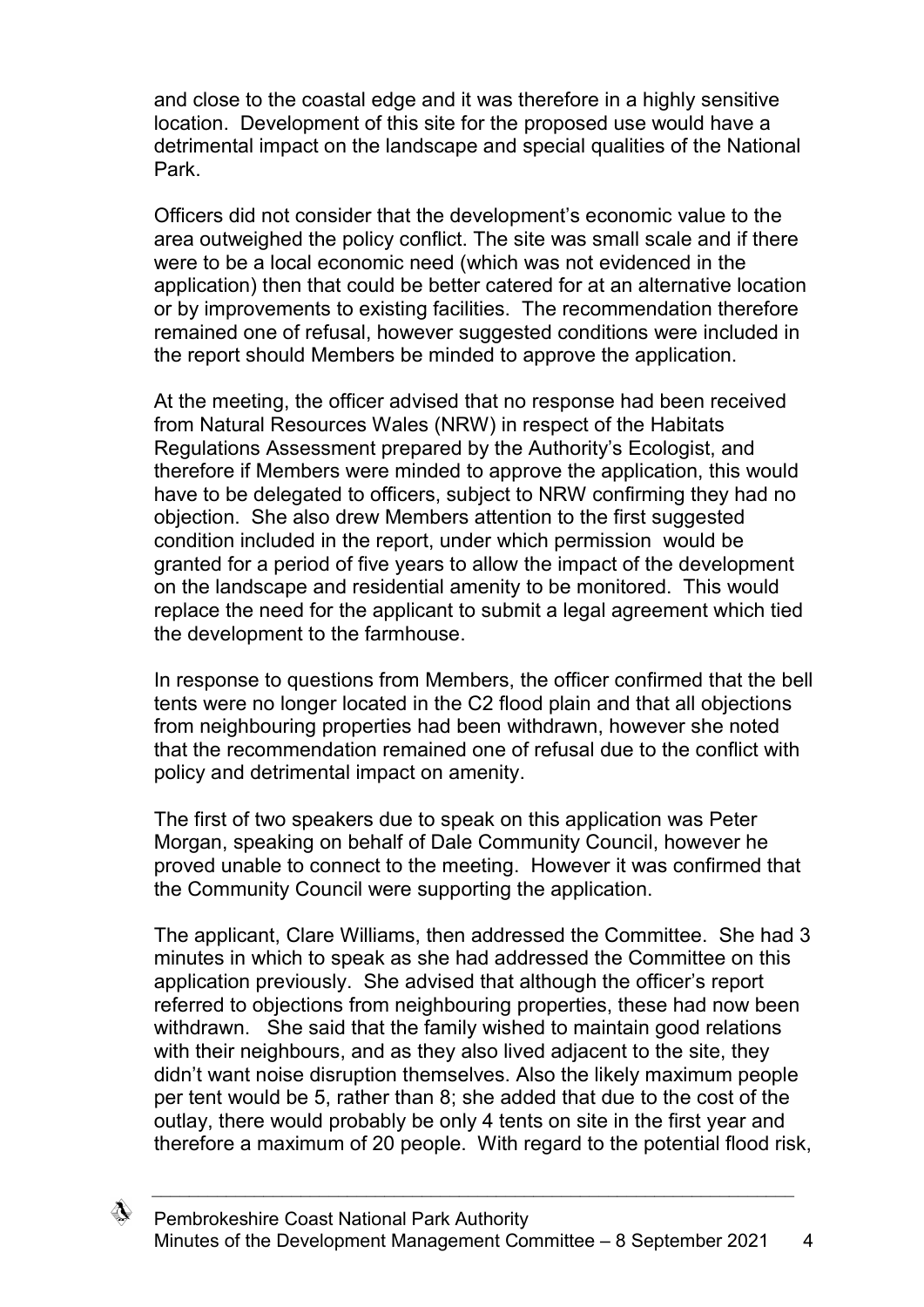Ms Williams referred to the report undertaken in May and confirmed that the tents were not located within the flood zone, but situated further up the field, which was on an incline; she added that water levels had never reached that point and the family did not want to site the tents where there was a risk of flooding. Ms Williams advised that the farm needed to diversify in order to provide the business with a more secure future, as her parents currently both had additional jobs. Their desire was to create a family friendly campsite which would allow visitors to explore the National Park and its surroundings, and she noted that the demand for such a facility was recognised locally, as there was a shortage of accommodation and some providers currently charged thousands of pounds. She concluded by saying that the application was supported by Dale and Marloes Community Councils as well as the Dale Estate and she asked Members to approve the application.

In answer to Members questions, Ms Williams confirmed that she believed no other fields were suitable for this development, due to their topography, visibility and also the proximity to existing water, sewerage and electricity connections. Ms Williams believed the field was sheltered from the wind and protected from any storm surge from the sea by the Gann estuary. She also advised that consideration had been given to removing the recreation area from the application, but would in any case ask for minimal noise after 10pm and she hoped that visitors would respect that. Members also asked about provision of an evacuation plan, however the officer replied that it was not considered reasonable to impose such a condition as the development did not have any built form.

A number of Members expressed their support for this application due to its economic benefit, in particular the shortage of self-catering accommodation in the area, support for farm diversification and the benefits that would be experienced by nearby pubs and shops. Some concerns were expressed about the proximity of the site to the flood zone, amenity and visual impact, however most Members felt that these had been addressed through the suggested conditions – the condition granting permission for 5 years only was welcomed as this would allow an assessment of the impact of the development to be made. It was also considered that it was preferable to grant permission with conditions than for the applicant to site the tents under the 28 day rule or through membership of a certificated camping organisation as these could not be regulated in the same way.

As a proposal to delegate approval of the application to officers, subject to no adverse comments being received from Natural Resources Wales with regard to the submitted HRA and to conditions as outlined in the report had been moved and second, contrary to the officer recommendation, a recorded vote was taken:

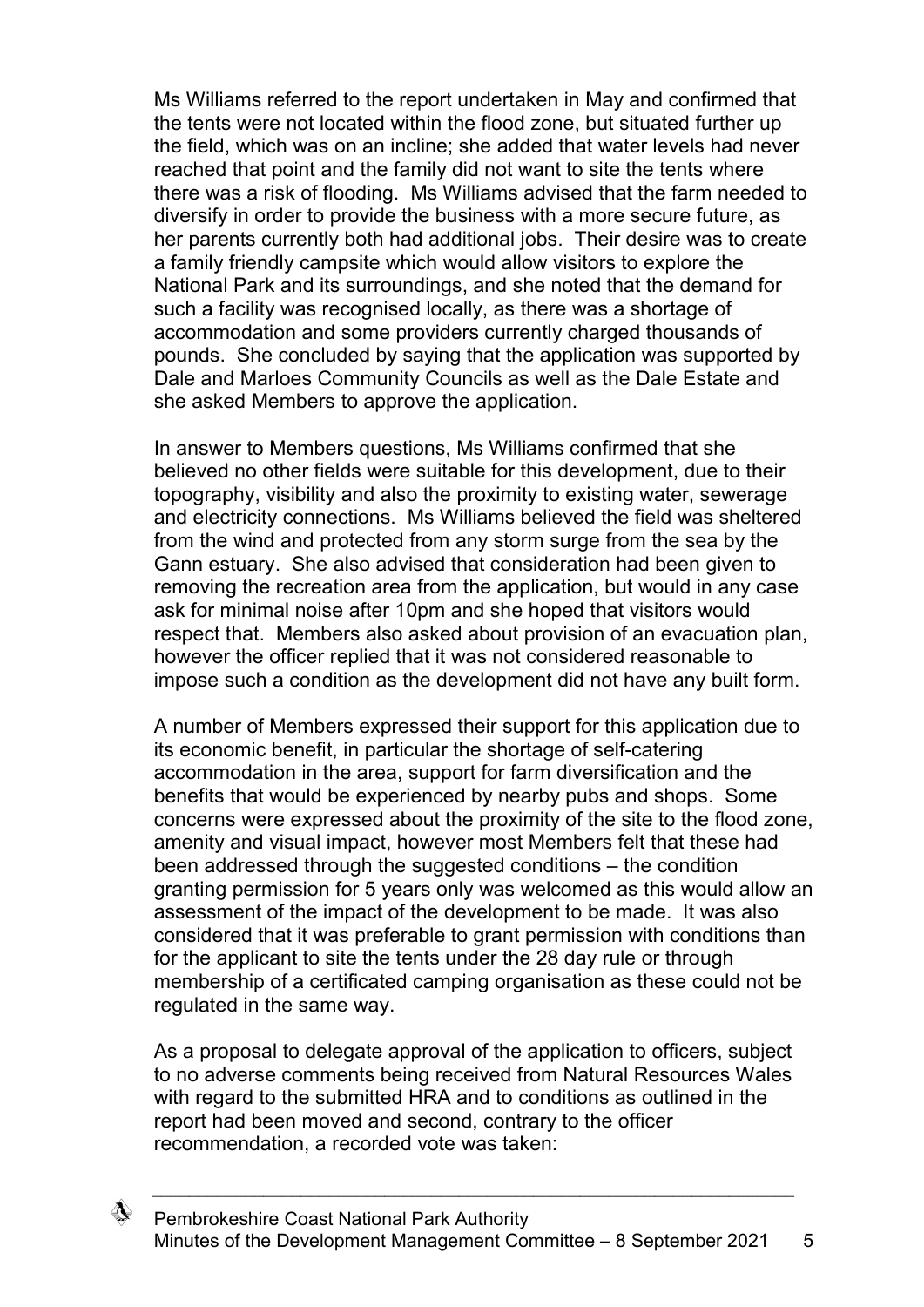For: Councillor P Baker, Councillor D Clements, Councillor P Harries, Councillor M James, Councillor P Kidney, Councillor P Morgan, Councillor R Owens, Councillor A Wilcox

Against – Dr M Havard, Dr R Heath-Davies, Mrs J James, Dr R Plummer Abstain – Mrs S Hoss, Mr G Jones, Councillor M Williams

**DECISION: That the application be delegated to officers to approve subject to no adverse comments being received from Natural Resources Wales with regard to the submitted HRA, and subject to conditions relating to timing (5 year consent), accordance with plans and documents, occupation of the site, temporary or seasonal use, noise management, timing of construction operations, arrangement for storing and collecting waste and refuse, external lighting, protection of existing trees and hedges and provision of a landscaping scheme.**

(b) REFERENCE: NP/20/0155/FUL APPLICANT: Mr Bowie, Humbergrange Ltd. PROPOSAL: Proposed demolition of buildings and redevelopment to provide 14 no. dwellings, landscaping, access and associated works LOCATION: Rochgate Motel, Roch, Haverfordwest, Pembrokeshire, SA62 6AF

This application was reported to the Committee as it was a major development. Nolton and Roch Community Council had objected to the application and five further representations had been received and these were summarised in the report.

It was reported that the site contained buildings which formerly formed part of the Rochgate Motel which had been derelict for some time and largely abandoned. The site was therefore considered to be a brownfield site and was located outside of the Centre Boundary for Roch. However in principle, it was considered to form a sustainable location where an exceptional release of land to meet affordable housing need would be acceptable.

The proposed housing also had to be appropriate to meet the identified local housing need, and notwithstanding the objections received, officers considered that the applicant's proposal for a range of housing types and sizes reasonably meet the housing need identified in the Local Housing Market Assessment (LHMA) in the Nolton & Roch Community Council



Not present – Councillor M Evans, Councillor K Doolin, Councillor S Yelland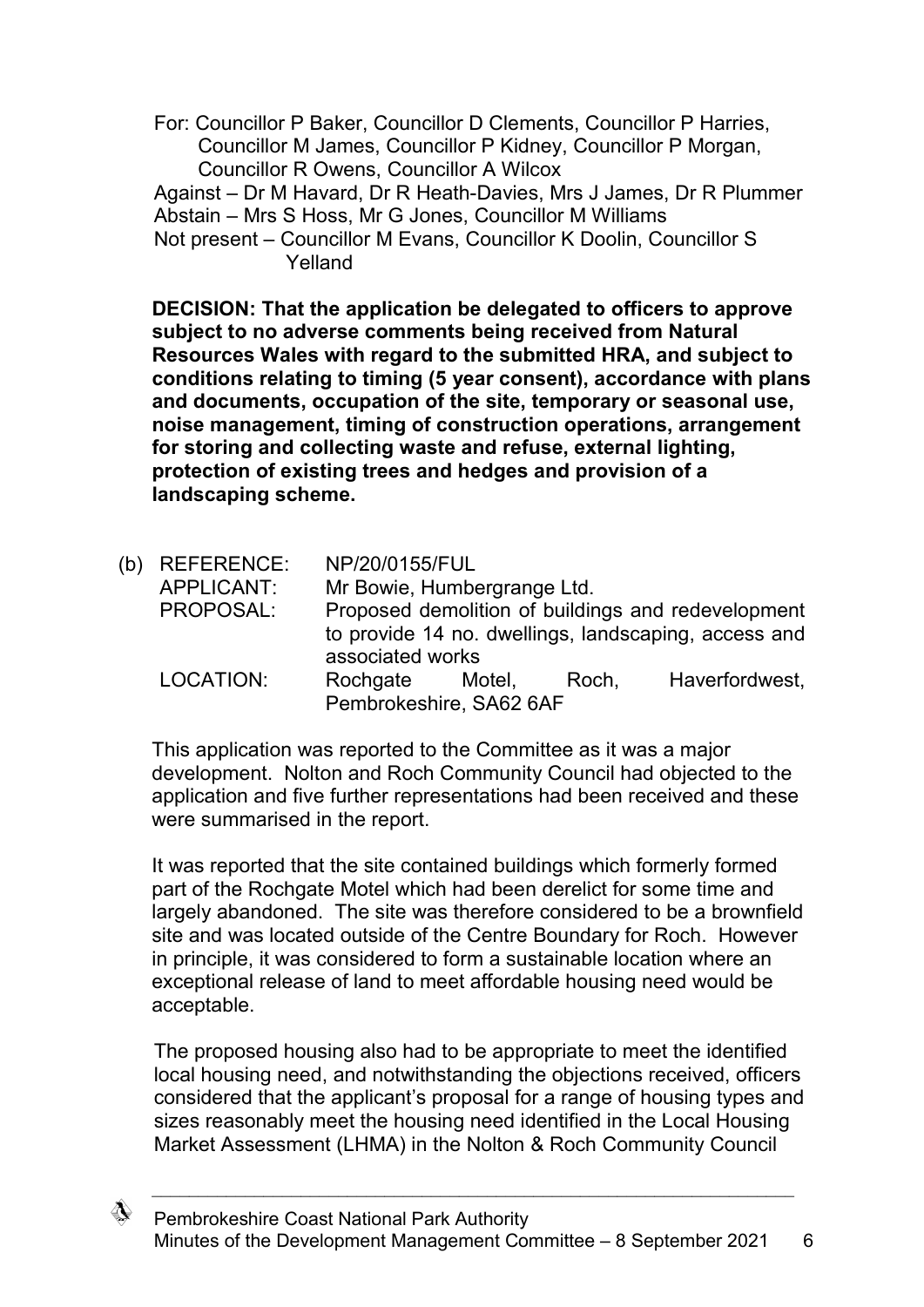area and surrounding Community Council areas. It was anticipated that the tenure of the housing e.g. whether it would be provided as social rented or intermediate housing could be appropriately negotiated as part of a Section 106 agreement.

The principle of the residential development of this site was therefore considered acceptable. It was of an appropriate density and in compliance with local and national policies. The general scale and massing of the proposed buildings was considered to fit in with the surrounding development. The scale of the buildings, the mix of house types and the palette of materials to be used on the site were generally acceptable in design terms subject to the future approval of material samples and the submission and control of design details. Appropriate conditions would ensure that the design was acceptable in the context of the site's location at the edge of the settlement and would also require appropriate landscaping. It was also considered that the removal of the existing buildings at the site would represent an element of planning gain, given their rundown appearance.

Officers considered that the proposal was in line with the requirements of the Local Development Plan 2 and National Planning Policy and the recommendation was one of delegated approval, subject to a Section 106 Agreement and conditions as set out in the report.

At the meeting, the officer advised that although no additional responses had been received from statutory consultees, more up to date information had been received from the Housing Department at Pembrokeshire County Council providing a snapshot of the current waiting list figures for those in housing need for Nolton and Roch Community Council area and the Community Councils immediately surrounding them. The officer shared this email with the Committee - it showed an overall need for 23 x 1 bed properties, 11 x 2 bed properties, 10 x 3 bed properties and 3 x 4 bed properties. They had therefore concluded that there was a high need for 1 bedroom accommodation in the area but also a need for larger properties as well.

In response to Members questions regarding sewerage, the officer confirmed that the site was outside of the phosphate catchment area and Dŵr Cymru Welsh Water had no objection to the proposals, subject to conditions. It was noted that as the site had previously contained a hotel, the proposal may in fact offer a reduction in foul water generated.

The first of three speakers on this application was Dave Smith speaking on behalf of Nolton and Roch Community Council and Nolton and Roch Community Land Trust (CLT). He advised that the CLT had undertaken a housing need survey last year which had returned a need for up to 40

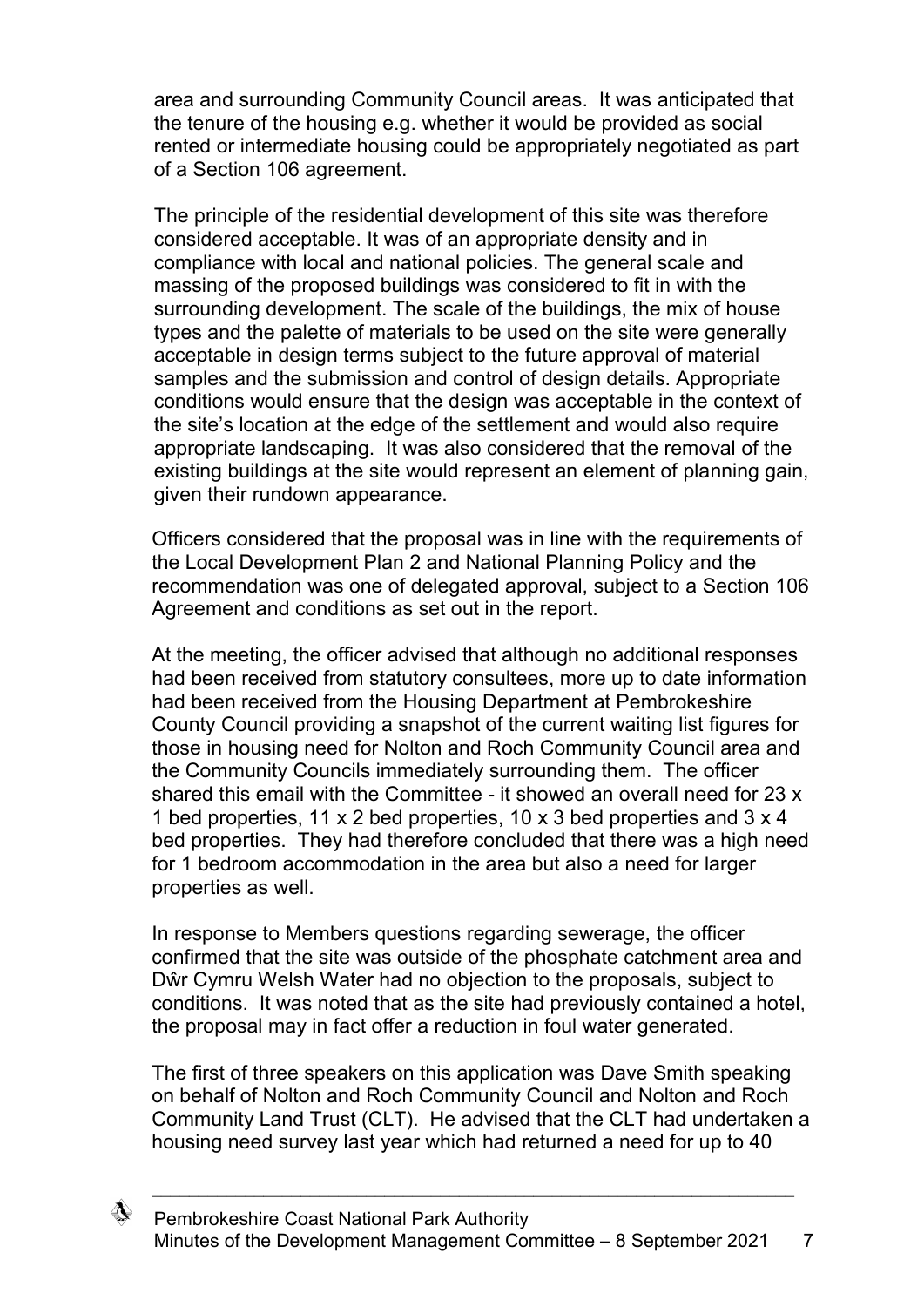new homes with 49% of respondents requiring three bedroom properties, 26% requiring two bedrooms and just 7% expressing an interest in both one bedroom and four bedroom properties. There was also strong support for affordable housing as long as it was for exclusively for local people. This provided the CLT with a dilemma as there was a clear need for affordable housing in the area so that local people were not forced to move elsewhere due to lack of housing and high rents, however they did not consider that the proposal reflected local need or best practice. Mr Smith noted that he had spoken in favour of the previous application to redevelop the site into a hotel as this would have removed the eyesore, however although the application was approved, it was never constructed as the site could not be sold on and the site had therefore decayed further, and he feared that the same fate would befall the current application.

Mr Smith also noted that the application was for housing on an exception site, and understood that such applications were only granted when the properties were for affordable housing, available for local people in perpetuity. He sought assurance that the housing would be affordable, as this was not clear from the application, nor what the term 'affordable' referred to, and also that there would be criteria which favoured those with a local connection and that this would remain the case. He believed there was a danger that the application would lead to new houses sold on the open market which would become second homes and holiday lets, which would be contrary to Planning Policy Wales as noted in a letter to the officer from the Planning Policy Team. He added that if this was addressed through a S106 Agreement, the community had no influence over this. A further point was made that the application did not make provision for electric vehicle charging or community open space, and the dwellings were not of a low carbon design. Their location meant that residents would have to cross the A487 road to access the village's facilities, and no provision for a pedestrian crossing or a speed limit reduction had been made. Finally he noted that the density of the development was 34 dwellings/ha, not 28 as stated in the design and access statement. He concluded by saying that although the community was crying out for housing, the proposal did not reflect local need and the developer had not engaged with the community to establish the need. He also believed there was no evidence that the housing would be affordable in perpetuity and would be for local need.

Responding to a question from a Member regarding the robustness of the CLT's survey, Mr Smith replied that the survey had been hand delivered throughout the village and distributed via the school. Copies had also been passed on to people with local connections who had moved away and wished to return. 120 responses had been received, and 90% of these were in support of developing affordable housing for local people.

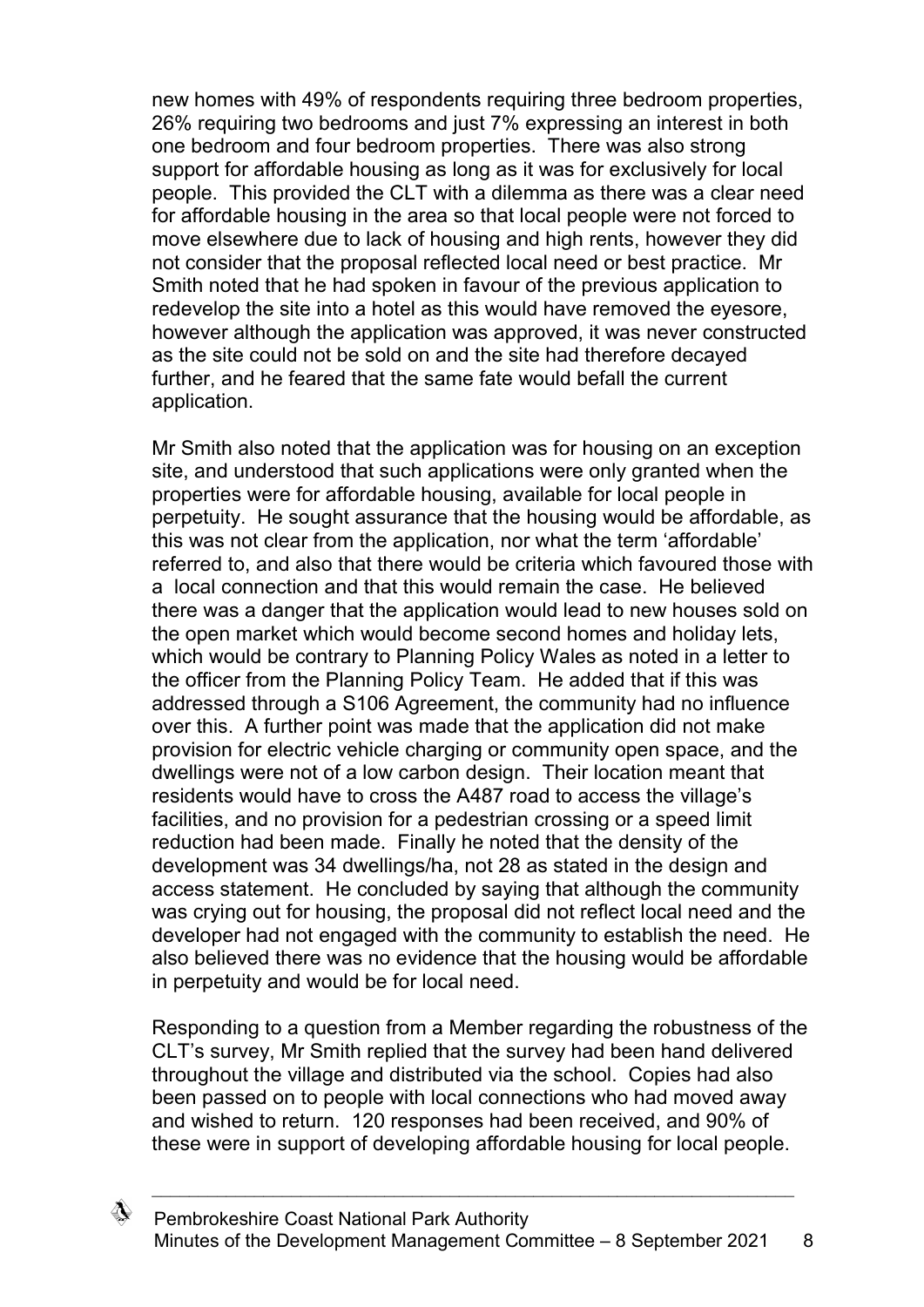He added that the survey had been funded by DTA (Development Trusts Association) and overseen and audited by an independent consultant.

In response to another question from a Member picking up Mr Smith's concerns regarding sustainable design and climate change mitigation, the officer advised that such measures would be required by Building Regulations. He also confirmed that the S106 Agreement would control the types of properties to be provided, their tenure and affordability.

The second speaker was Shirley Bevan who was objecting to the application. She explained that she had been born in Roch, went to school there and currently had a property in the village. She was very concerned about the lack of affordable housing in the village and wider Parish, and believed that people were forced to move out of the village as they were priced out by properties that became second homes due to its proximity to Newgale. She said that people living in Ocean Drive were desperate for larger properties in the village, where they had family and friends living. Even though the Rochgate site was crumbling, she did not believe that it was better to have something than nothing and she noted that neither the Community Council nor local people were in favour of the application. She said that what was required were 3-bedroomed houses that remained available for local people in perpetuity, and feared that unless they were properly policed, they would be sold as second homes. Ms Bevan was also concerned that allowing building on the opposite side of the road to the rest of the village would open the floodgates for other properties to be built there.

The final speaker was Ian Bowie, the applicant. He explained that the site was owned by his brother and himself and they were based in Solva. They had purchased the site several years ago, hoping to sell it on to the Premier Inn, however they gained planning permission for a hotel in St Davids. Noting the concerns regarding sewerage, he believed that a 40 bed hotel would have generated far more waste, and the current proposal would reflect a reduction. Addressing other concerns, he also explained that they were in negotiations with a Housing Association and the rented tenure of the properties would be controlled by the S106 Agreement to be agreed with Pembrokeshire County Council and the National Park Authority. He believed that there was a significant demand for 1 bed and 4 bed properties, and when these had been tested on the open market, 23,000 enquiries had been made. He believed that the development would help the economy and support the village school, shop and Post Office, as well as improving the look of the site and he said that he appreciated the patience of the community in its redevelopment.

Members drew Mr Bowie's attention to the CLT housing need assessment and asked him whether it had been taken into consideration. He replied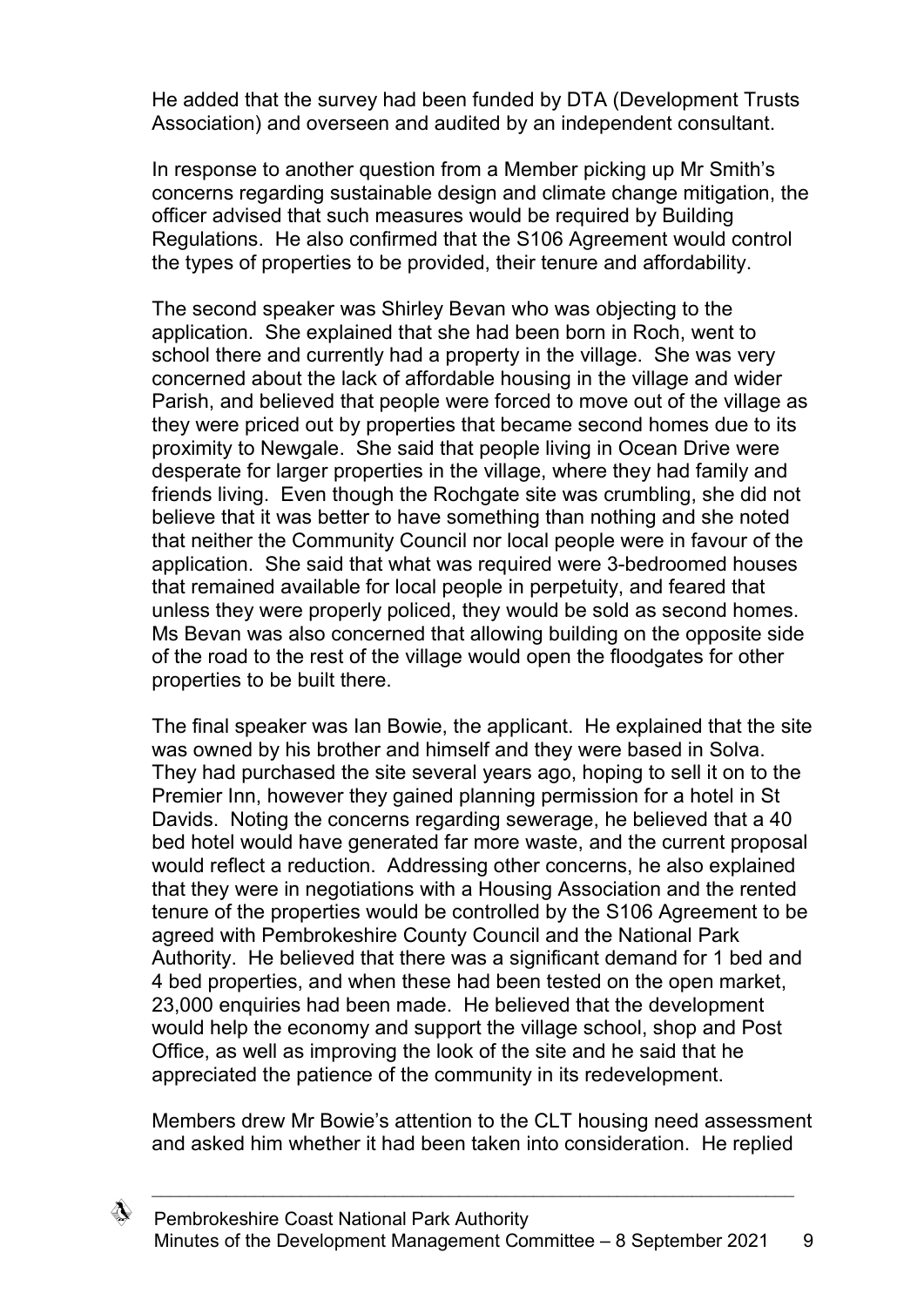that his decision had been led by the requirements of Pembrokeshire County Council (PCC) as Housing Authority, as his original application had been for 18 x 2 bed properties, however he believed there was a huge demand in this location. He clarified that the properties tested on the market were open market 2 bed houses at an affordable price, however the advice he had since received was that they had to be for rent, not for sale and he confirmed that they would be run by a Housing Association. The Director of Planning and Park Direction confirmed that a requirement for a local letting policy would be included in the S106 Agreement which would be developed in conjunction with PCC Housing Department.

While they acknowledge the need for affordable homes in Roch, Members were confused by the type of properties needed, as the various reports gave conflicting answers. The Director of Planning and Park Direction explained that as the application had been developed in conjunction with the Housing Authority which had advised that they were content with the mix of housing proposed, refusal of the application would be difficult to defend at appeal. Other Members agreed that, although they recognised the concerns, there was an overwhelming need for affordable housing in Pembrokeshire and the recommendation of delegated approval subject to completion of a S106 Agreement and conditions as set out in the report was moved and seconded.

**DECISION: That the application be delegated to officers to approve, subject to receipt of a S106 Agreement within three months and conditions in relation to timing of the development, accordance with plans and documents, drainage scheme, no development in proximity to the public sewer, access roads and footways, parking and turning, no direct access to the A487 road, landscaping, schedule of materials, Construction Method Statement, hours of operation for works, lighting plan, Biodiversity Enhancement and Management Plan, slab levels and ridge heights.** 

### **If no S106 Agreement was forthcoming, officers were delegated to refuse the application.**

[The Committee adjourned between 11.55am and 12.05pm]

[Councillor D Clements tendered her apologies and left the meeting]

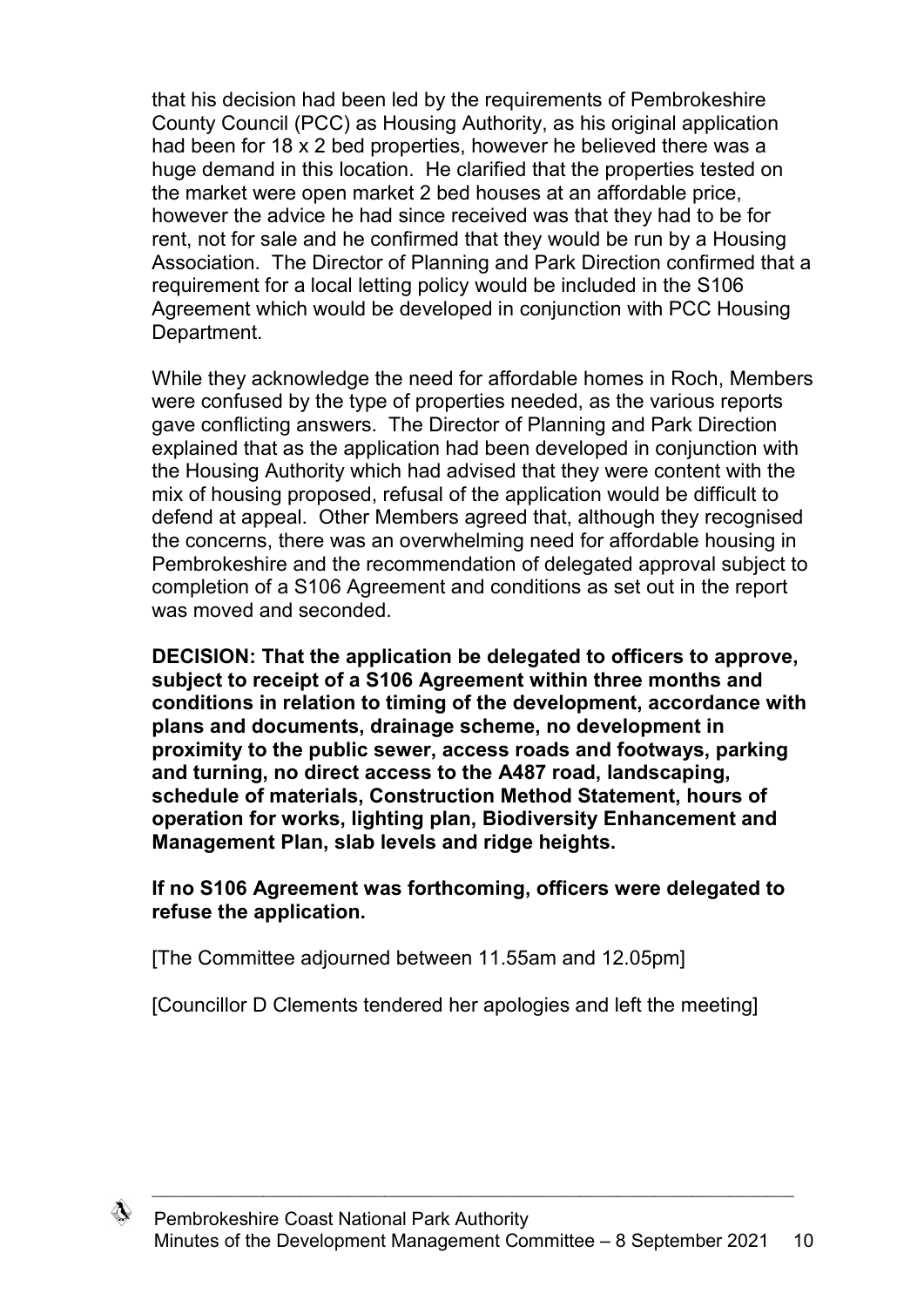(c) REFERENCE: NP/20/0516/FUL APPLICANT: Mr B Edmunds PROPOSAL: Proposed addition of two chalets & three accommodation pods LOCATION: Site adjacent to existing Chalets, Lawrenny Quay, Kilgetty, Pembrokeshire, SA68 0PR

It was reported that Lawrenny Quay was an established "owners only" chalet and caravan park, boatyard, pub and tearoom alongside the Cleddau Estuary set among mature trees. The site of development formed an area of existing hardstanding and a small grass area within the existing holiday park currently used to provide vehicle parking and pitches for touring caravans.

Officers considered that the proposal was acceptable in principle, subject to detailed consideration of the landscaping, due to the nature of the site with existing landscaping and the location and limited scale of the proposals.

Correspondence had been received from the Martletwy Community Council which raised continuing concerns regarding the appropriateness of the access to the site and the potential for a detrimental impact on highway safety and the free flow of traffic. However following discussions with the applicant, the Highway Authority had withdrawn its earlier objection, as the proposal would replace existing touring pitches at the site and would not lead to further congestion or danger on the highway.

The development site lay adjacent to the Pembrokeshire Marine Special Area of Conservation (SAC) and the Milford Haven Waterway Site of Special Scientific Interest (SSSI) surrounded the entire caravan site. An appropriate assessment of the scheme had been undertaken by the Authority's Planning Ecologist, and it was reported at the meeting that no response had yet been received from Natural Resources Wales (NRW).

Officers considered that the development would be in keeping with the aims of the LDP2 in that the development would conserve and enhance the existing character of the site and the special qualities of this area of the National Park. As such, and subject to a schedule of suitable conditions to control the development, it was considered to be acceptable. However officers asked that approval be delegated subject to an acceptable response being received from NRW.

Members considered that the proposal would result in a reduction in traffic to the site overall, and the recommendation to delegate approval of the application was proposed and seconded.

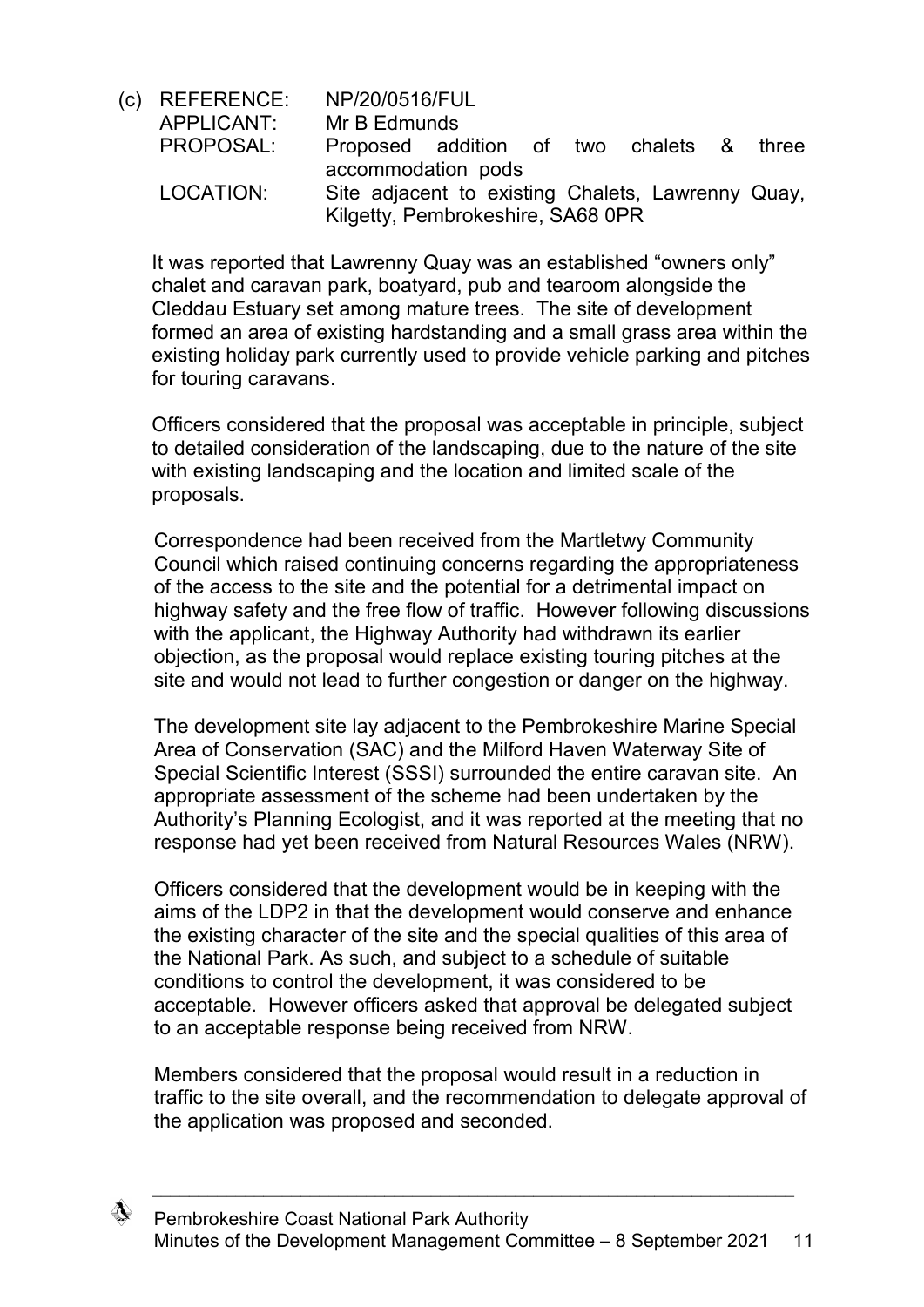**DECISION: That the application be delegated to officers subject to the Habitats Regulations Assessment being found acceptable by Natural Resources Wales and subject to conditions relation to timing of the development, accordance with plans and documents, full plans of the holiday accommodation pods, location and occupation of chalets and pods, removal of permitted development rights, lighting and parking.**

(d) REFERENCE: NP/21/0015/FUL APPLICANT: Mr R Jones PROPOSAL: Change of 6 touring caravans to 6 static caravans, associated external works including ecological and landscaping enhancements LOCATION: Wynd Hill, Manorbier, Pembrokeshire, SA70 7SL

This application was before the Committee at the request of the Director of Planning and Park Direction. An objection had also been received from Manorbier Community Council as they considered the proposal would result in static caravans on the skyline as you entered Manorbier, and several other letters of objection had also been received, as set out in the report.

It was reported that this site was screened to the north, east and west by existing buildings, trees and field boundaries but was exposed to the south where it could be seen prominently on the ridgeline with a mature landscape backdrop. The site had a Certificate of Lawfulness for 6 touring caravan pitches and toilet block for use from 1st March to 30th November.

This application also included provision of additional landscaping as part of the field immediately to the south and north of the land currently used as a touring caravan site, within which a new pond, woodland, wildflower meadow, screen planting, hedgerow planting and an orchard were proposed. Officers considered that these elements of the application would significantly assist in screening the proposed static units, potentially improving the situation whereby the currently permitted touring caravans were exposed and prominent in the landscape. Screening would further be assisted by using appropriately coloured caravan units.

The site lay within a Registered Historic Landscape and Natural Resources Wales, CADW and Dyfed Archaeological Trust (DAT) had also been consulted in terms of the potential impact of introducing the landscaping elements into the landscape here. It was reported at the meeting that since writing the report Cadw and DAT had confirmed they had no comments on the application.

</del>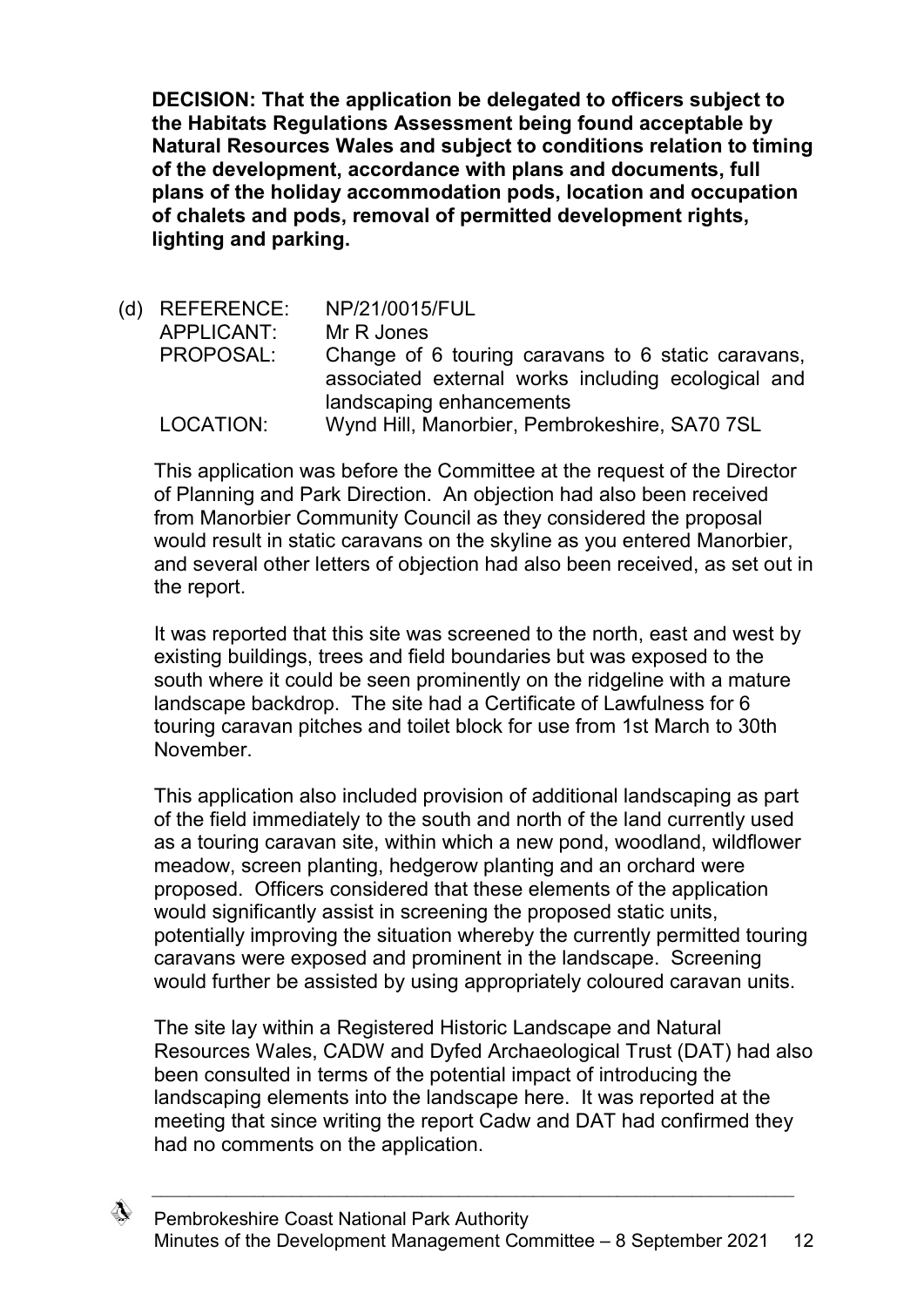Notwithstanding the objections received, following consideration of the policies contained within the Local Development Plan 2 and National Planning Policy and having regard to all material considerations it was considered that the development would conserve and enhance the existing character of the site and the special qualities of this area of the National Park. As such, and subject to a schedule of suitable conditions to control the development, the development was considered to be acceptable and the recommendation was one of approval.

The first of three speakers was Melanie Priestley, who read a statement prepared by Manorbier Community Councillors. They described Manorbier as an historic, picturesque village with a conservation area creating the idyllic Manorbier Bay, however they noted that it already had a large number of caravan sites, tents, glamping pods and camping spaces in the village, with an existing touring site recently granted permission for 80 static caravans just down the road; the community did not believe that more pitches were needed. It was noted that as a touring site, visitors to Wynd Hill regularly came and went, however converting the units to static caravans would lead to larger number of visitors, increasing the use of overstretched infrastructure, light and noise pollution and an increased number of vehicles on what was already a busy road all year round. They also feared that the units would be occupied as permanent residences and questioned who would ensure that any conditions imposed on the application were not breached. They did not consider that the visual impact on the landscape would be acceptable aesthetically and would affect the natural beauty of the village; they did not want to see additional statics causing a blot on the landscape. The Community Council asked Members to refuse the application in the interests of the community of Manorbier.

The second speaker was Michael Muskett who owned a neighbouring property and was objecting to the application. He said that he wished to make two points, firstly regarding the way that the proposed development's conflict with policy was dealt with in the officer's report. He agreed that there was a clear conflict as static caravans would be located on an open site that was exposed to the coast, visible from the coast path and in a registered historic landscape area, with the units particularly visible over the winter months. However he was surprised that the officer's report did not refer to the siting guidance contained in the Manorbier Landscape Character Area (LCA) which said that further static caravans should not be sited in registered areas. He was concerned that despite the conflict with policy, the recommendation was of approval on the grounds that the development would be mitigated by landscaping, He believed that this could set a precedent that the provision of landscaping could override policy and mitigate the effect of otherwise unacceptable

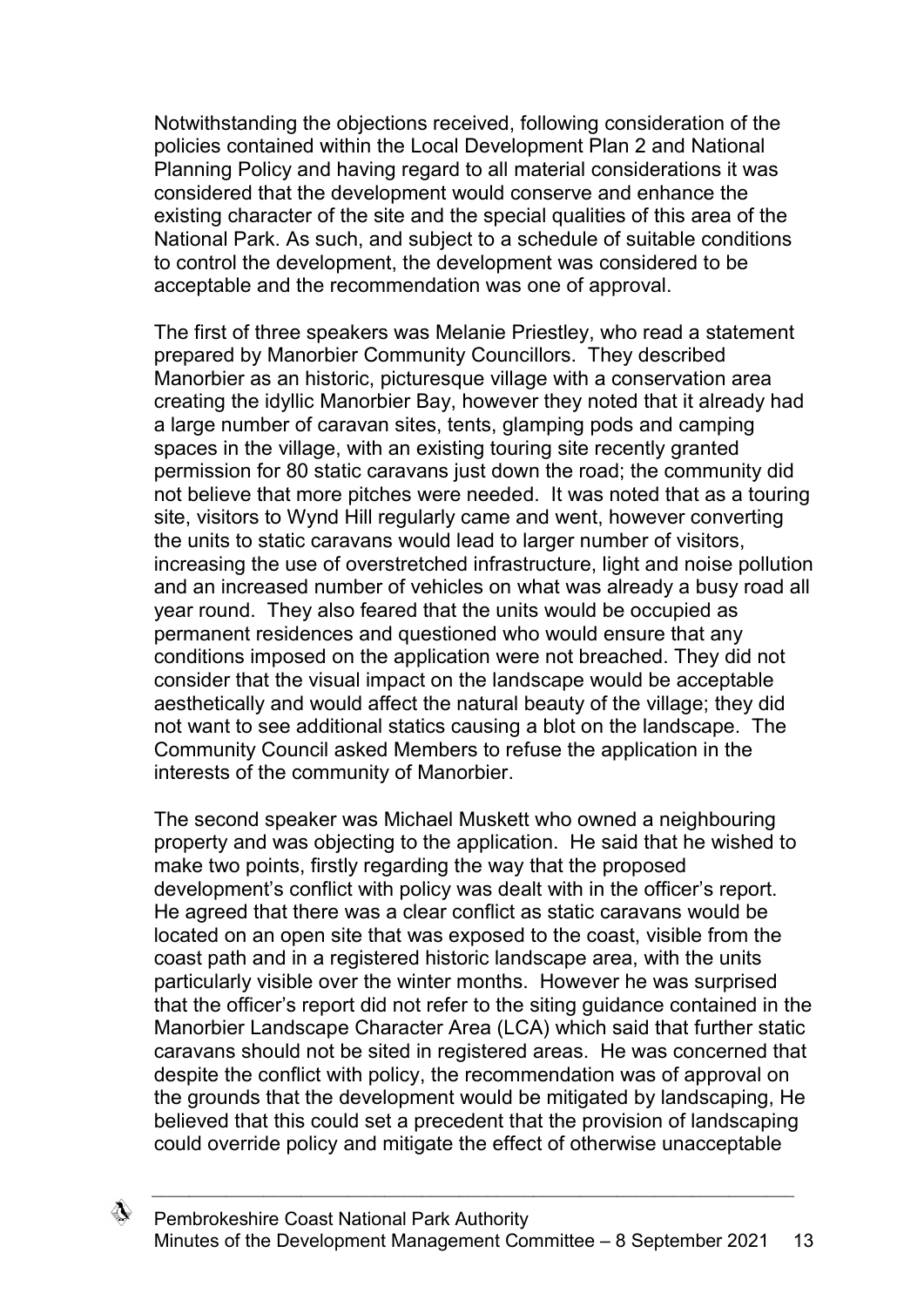proposals. It would also encourage further static units in the registered historic landscape area, contrary to policy. The second point he wished to make was that his property was at the southern end of the development site, and he was concerned at the plan to plant trees close to his house, particularly as they would be upwind from the prevailing wind, and this would lead to a loss of light, overbearing nature and risk of storm damage to his property over time. He asked the Committee that should they approve the application that a condition be imposed to increase the distance of the trees from his house and to reduce their height by selecting smaller species than those specified.

The final speaker was the agent, Geraint John. He noted that as set out in the report, planning permission was sought for the substitution of 6 existing touring caravans with 6 statics, along with additional landscaping and ecological improvements, and the recommendation was one of approval. He stated that the starting point was the existing lawful use of the site as confirmed by a certificate of lawful use for the 6 touring pitches and the toilet block. Turning to the policy position, he noted that policy 41 allowed for changes of pitch types on existing sites and the principal of development was therefore acceptable. There were also no objections from statutory consultees other than the Community Council. Officers considered the application to be acceptable on all grounds and in respect of highway safety and access there was considered to be a safety gain. Turning to landscape and visual impact, officers considered that there was potential to accommodate the static caravans without adverse impact on the National Park due to significant additional landscaping which would assist in screening the units and would improve the situation as the existing units were prominent. The landscaping would visually constrain the proposed change of use, leading to an enhancement in the area, and this would be assisted by appropriately coloured units as set out in the conditions. The southern boundary was currently quite open and he anticipated that the static units would be less prominent than the existing touring units.

Turning to some of Members' questions, Mr John advised that the wildflower meadow was already in situ, and this would be supplemented and retained in perpetuity, and the pond would be for biodiversity only and would not be accessible to the public as an amenity. The existing toilet block would remain, but would be repurposed for maintenance and housekeeping. With regards to the concerns of the Community Council, he noted that there would be no increase in units and the substitution of tourers with statics would lead to a decrease in traffic as the caravans would no longer be towed on and off the site. In respect of landscaping, a condition would require details of this to be agreed and he believed the planting could be adjusted so that there would be no impact on the neighbouring property, in fact the planting to that part of the site was not

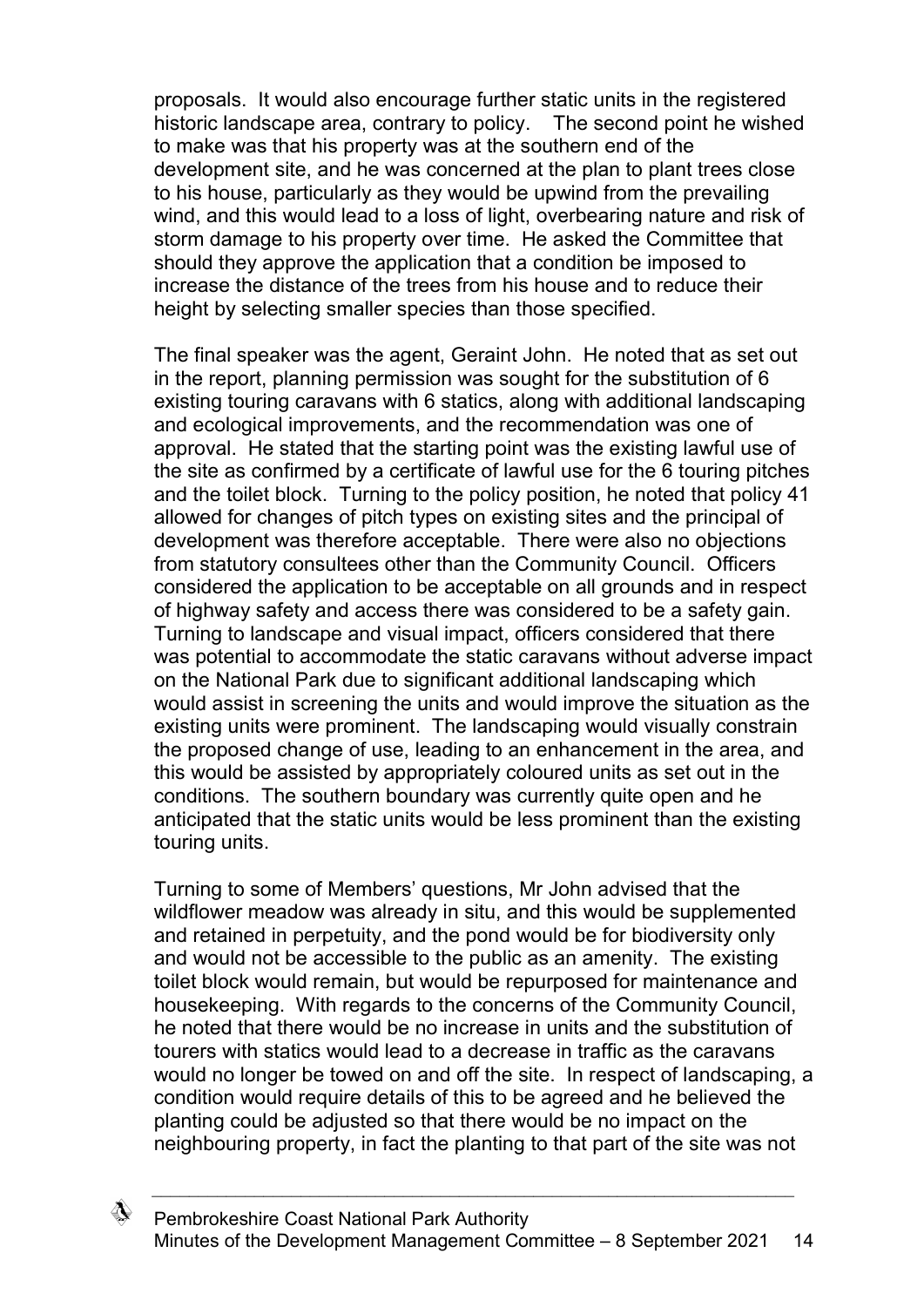needed to provide screening but was associated with biodiversity gain, so there was every opportunity for the species specified to be compatible. He concluded by urging Members to approve the application in line with the officer recommendation.

A number of Members were concerned about the cumulative impact of permissions for static caravans in the area and the visibility of this site in particular from the coast path, and a motion to refuse the application was proposed and seconded. However it was noted that should permission be granted, enforcement of the conditions imposed would be essential Other Members were pleased to see the level of landscaping proposed, and in particular the provision of an orchard, meadow and pond, and believed that this would be a huge improvement on the current site. However they requested that condition 5 be amended to ensure the landscaping remained in perpetuity, and also requested an additional condition in respect of lighting. It was also hoped that the concerns raised by the neighbour could be taken into consideration in agreeing the details of the landscaping plan.

A vote on the motion to refuse the application was then taken, but this was lost. A substantive motion to approve the application, subject to the conditions set out in the report together with those in respect of lighting and landscaping requested at the meeting, was then put to the vote and this gained a majority of votes.

**DECISION: That the application be approved subject to conditions relation to timing of the development, accordance with plans and documents, visibility in respect of the carriageway, colour of the static caravans, landscaping, protection of trees and hedges, location and occupation of the caravans, lighting and removal of permitted development rights.**

[The Committee adjourned for lunch between 1.15pm and 1.45pm]

[Councillor A Wilcox did not re-join the meeting and Councillor M James arrived during consideration of NP/21/0085]

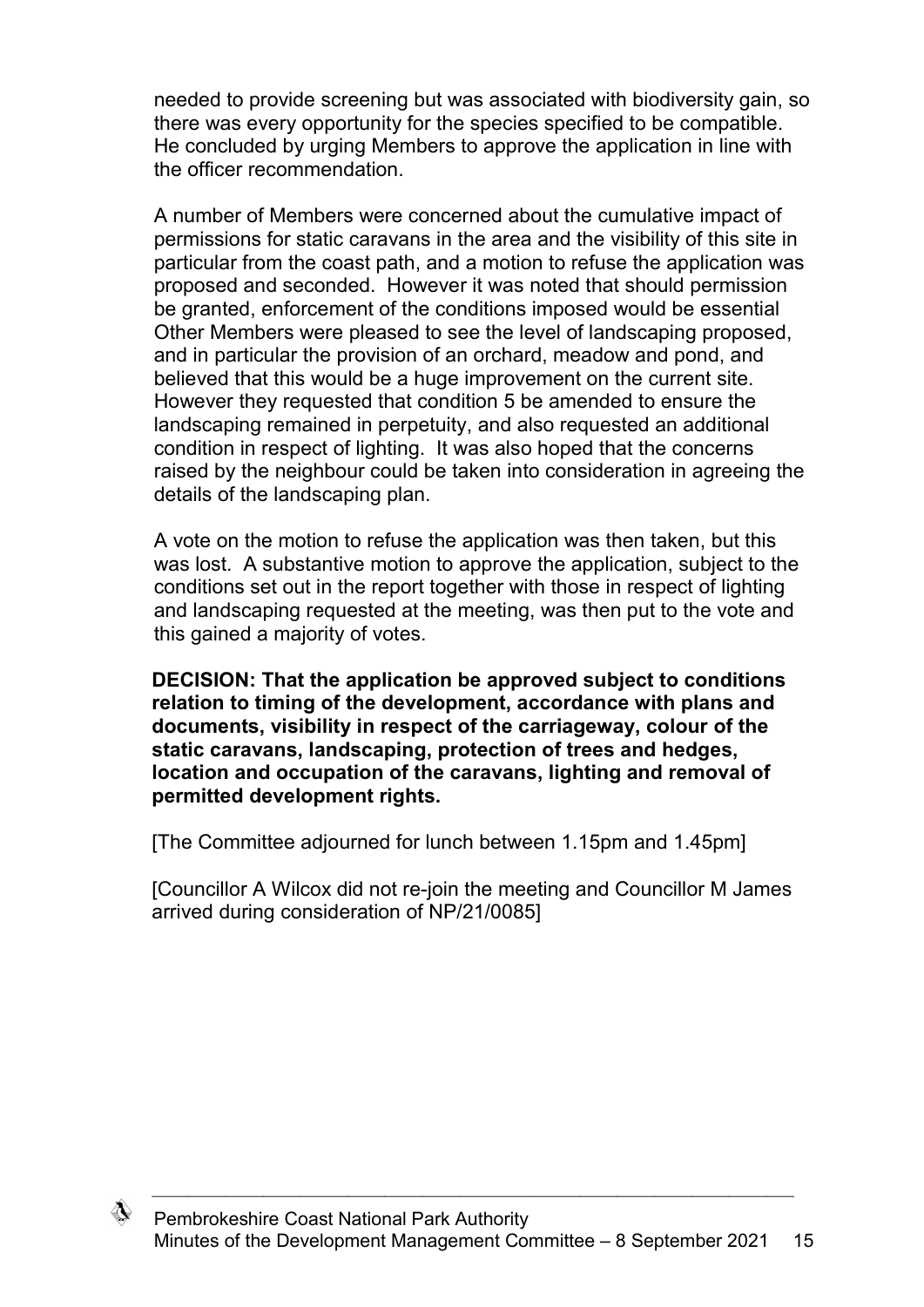(e) REFERENCE: NP/21/0085/FUL APPLICANT: Mr Huw Pendleton, Celtic Holiday Parks PROPOSAL: Change of use of land for the siting of 9 relocated static caravans, associated infrastructure, improvements to existing site access and ecological enhancement LOCATION: Meadow House Holiday Park, Stepaside, Narberth, Pembrokeshire, SA67 8NS

The application was reported for determination by the Committee as the officer recommendation for approval was contrary to the recommendation of Amroth Community Council that the development should be refused. Several other letter of objection had also been received as set out in the report.

It was reported that Meadow House was a large caravan park accommodating just under 200 static caravan pitches. Forty-seven of these pitches were permitted under a change from 55 touring pitches at the northern end of the holiday park (reference: NP/10/0450). It was 9 of these pitches which were now being proposed for relocation to a previously undeveloped area within the holiday park to improve the internal layout of the caravan park and to allow a greater degree of landscaping to the overall site. It was not proposed to increase the overall number of pitches within the site.

The applicant had submitted a landscaping scheme in order to provide mitigation against the visual impact of the proposed 9 static caravans. The landscaping scheme included the creation of a hedgebank to the frontage to the public highway and planting along the site boundaries and between units. In terms of landscaping, the application proposed a good level of new soft landscaping throughout the site which would increase the screen planting around the caravan site. The site was visually contained within the immediate vicinity and with the additional boundary landscaping proposed would be screened from neighbouring properties. This area of the site was not visible from the coast and would not appear as a skyline development.

Assessed against the current policy context, subject to a Section 106 Agreement to secure the removal of units elsewhere on the overall site, and securing appropriate landscape mitigation, it was considered that the scheme could be supported in terms of its impact on the visual amenity and special qualities of the National Park.

Objections had been received in respect of the privacy impact from the proposed static caravans on existing residential properties, as well as the potential for noise and disturbance from occupiers of the site. Officers considered that the layout of the units, the layout of

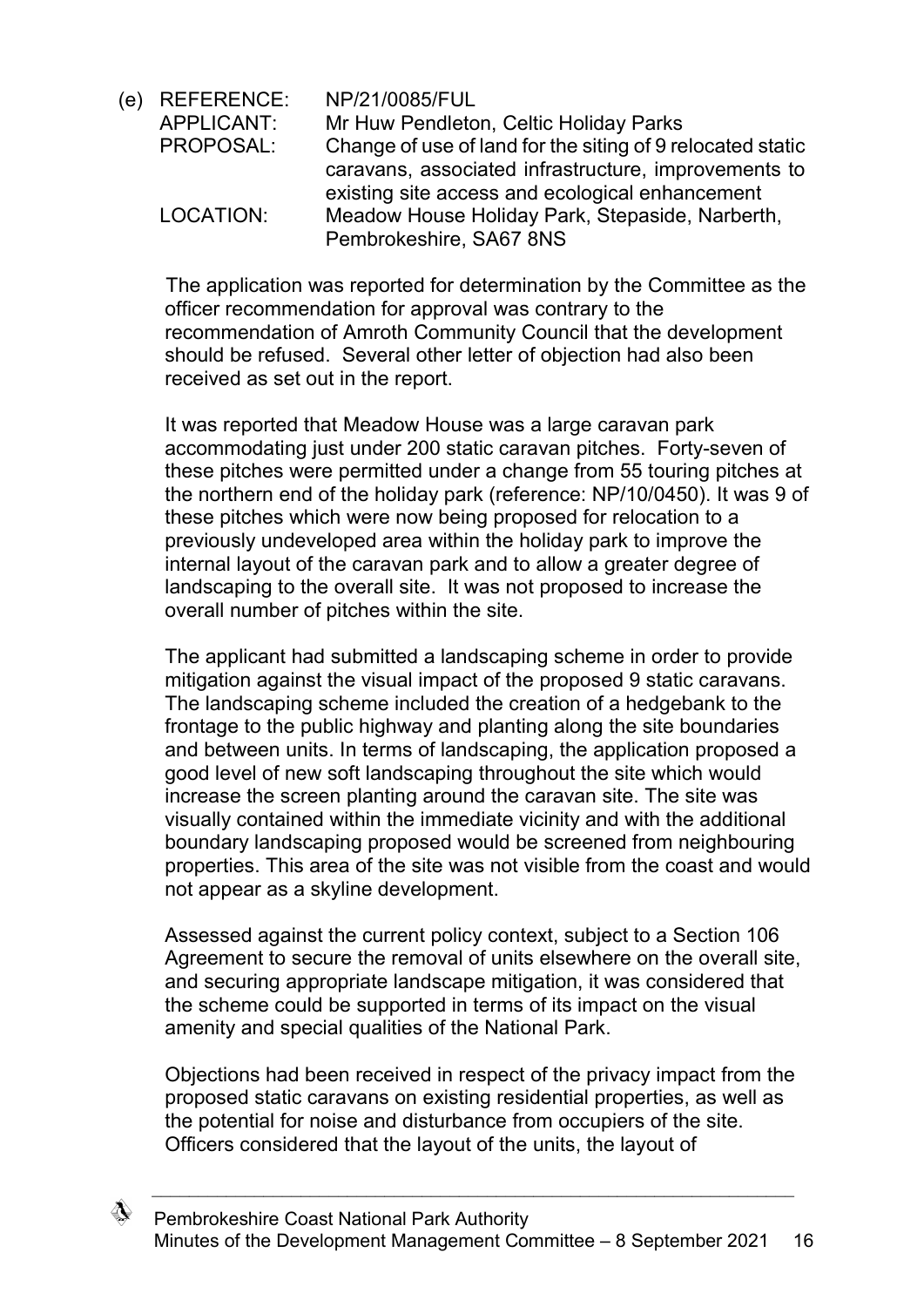neighbouring properties, the distances and separation by a public highway would effectively mitigate privacy impacts to a large extent. Taken with improved landscaping along the western boundary which could be secured by condition, this would further filter views between the site and neighbours. It was considered that subject to condition the proposal would not have an unacceptable impact due to a reduction in privacy.

Notwithstanding the objections received the proposal was considered to be subject to effective landscaping and the reduction in units elsewhere on the site would have an overall effect that would conserve and enhance the existing character of the site and the special qualities of this area of the National Park. As such, and subject to a schedule of suitable conditions to control the development, it was considered to be acceptable and complied with the requirements of Local Development Plan 2 and National Planning Policy. The recommendation was one of delegated approval, subject to a S106 Agreement to modify planning permission NP/10/0450 to prevent the full development of the site as authorised.

The first of three speakers was Dorian Evans, who was objecting to the application. He explained that he lived opposite the site and had moved there before the clubhouse was built, when the field was a paddock. He hoped that Members had seen the full content of his objection, rather than the summary outlined in the report, as this gave an explanation for the objection and legal reasoning, contraventions and non-enforcement of previous applications and appeal at this site. Referring to the previous application for the stationing of 8 lodges on this site, Mr Evans quoted from the Inspector's decision in dismissing the appeal (June 2012), which referred to impacts on character and appearance of the area, setting, residents' amenity, highways and biodiversity among other matters, and he did not believe that anything had changed. His property would still be overlooked and be affected by noise and light pollution. While the photographs shown by the officer were taken while the trees were in leaf, this would not be the case in winter when the site would be in full view. He therefore asked that Members undertake a site meeting to see the proximity of neighbouring properties and also the elevation of the proposed site in comparison to the road which would allow the caravans to cause overlooking. He noted that up until a year ago the clubhouse had been screened by large trees; now he could see the lights from the clubhouse and noted that the caravans would be closer still to his property; the situation would be exacerbated by the recently granted extension to the club's opening hours by the Licencing Authority. Mr Evans went on to question the need for relocation of the caravans and asked whether consideration had been given to use of the field at the far end of the site instead. In summary he objected to the

\_\_\_\_\_\_\_\_\_\_\_\_\_\_\_\_\_\_\_\_\_\_\_\_\_\_\_\_\_\_\_\_\_\_\_\_\_\_\_\_\_\_\_\_\_\_\_\_\_\_\_\_\_\_\_\_\_\_\_\_\_\_\_\_\_\_\_\_\_

</del>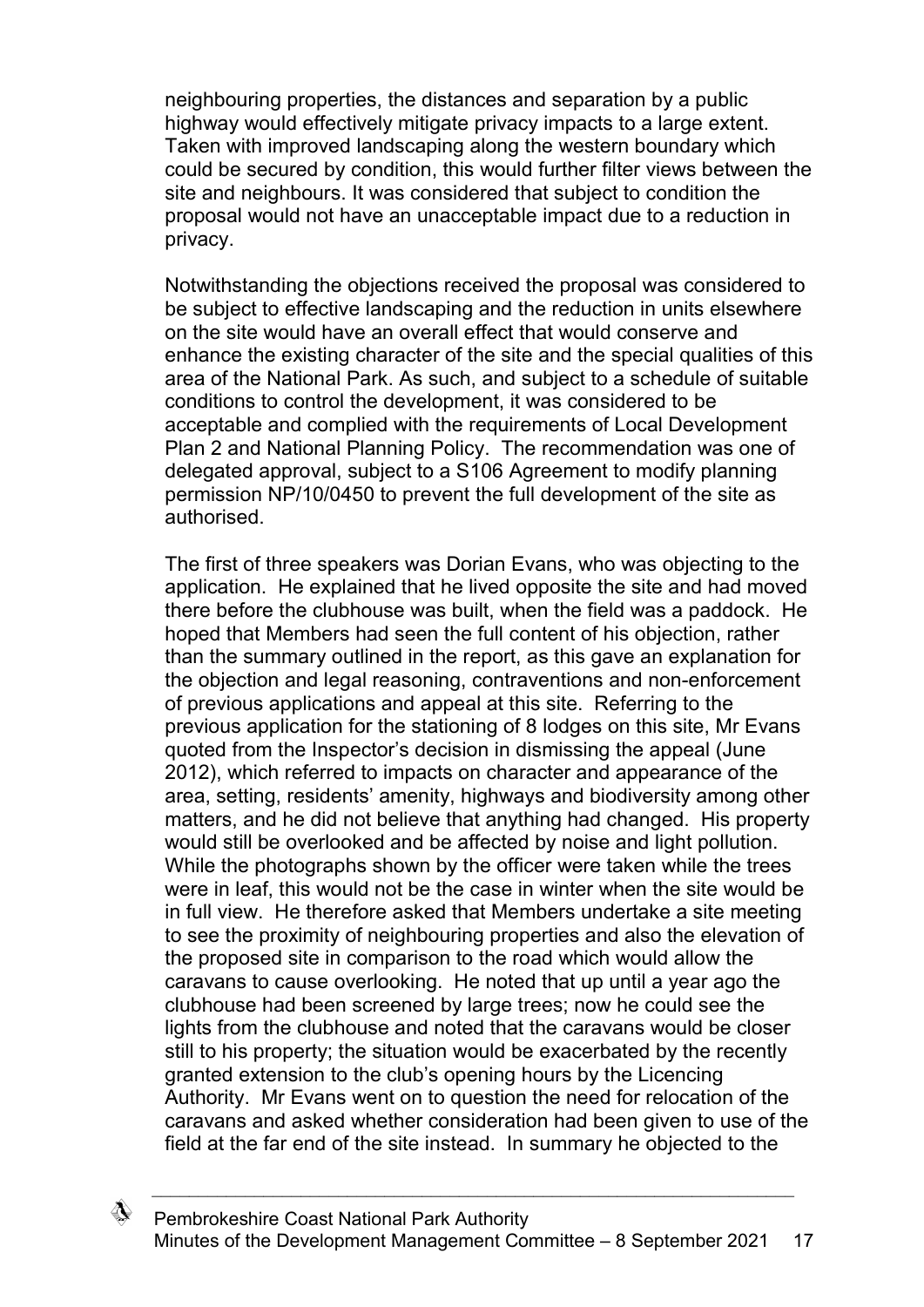application as it would cause overlooking, light and noise pollution and intrude on neighbouring privacy. He also feared there would be damage to nature and wildlife as a reduction in bird species had already been observed since the ground works and tree felling had taken place.

As they were unable to attend the meeting, the Monitoring Officer then read a statement by Amroth Community Council. It advised that they had received several letters of objection from local residents with regard to the conversion of the seasonal touring pitches to year round permanent static caravans. With regard to the current application, concerns had been raised regarding privacy issues, the further extension of the site westwards and the density of caravans this would create in Summerhill and the wider designated Landscape Character Area 1 defined in the Authority's Supplementary Planning Guidance (SPG) on camping, caravans and chalets. The Community Council noted that the site for the proposed caravans was higher than the public highway and overlooked some immediate neighbouring properties. Until recently it had been covered in mature trees which provided a break in the line of sight of caravans in the area, however these had been felled in the last 6 months and as a result the site was now very visible from those properties and from the footpath between Church View, Summerhill and Pleasant Valley. If the application were approved, residents would have caravans both directly above them and behind them (at Oakland Caravan Park) which would be detrimental to their privacy and enjoyment of what was considered a rural setting. It was also noted that the field that was being converted from touring pitches to static caravans was very visible from the public highway and had changed the appearance of the village of Summerhill and the outlook for residents of Church View. Questions were asked about the concrete bases already laid in this field which would no longer be needed. Moving the 9 caravans to the field on the western side would result in caravans being visible on both sides of the entrance to the Holiday Park. There was a growing concern from residents regarding the increasing size and spread of caravan parks and holiday sites in the immediate and wider Community Council area, having a negative and detrimental effect on the National Park and on the local community.

Residents had also expressed concern that the application did not comply with the Authority's SPG for camping caravans and chalets and therefore did not comply with the Local Development Plan. The proposals would add to caravan density and be detrimental to visual impact, rather than reducing density and improving green spaces/trees. Finally the Community Council did not consider that the application was significantly different to one made previously which had been refused by the Authority and on appeal to the Planning Inspectorate.

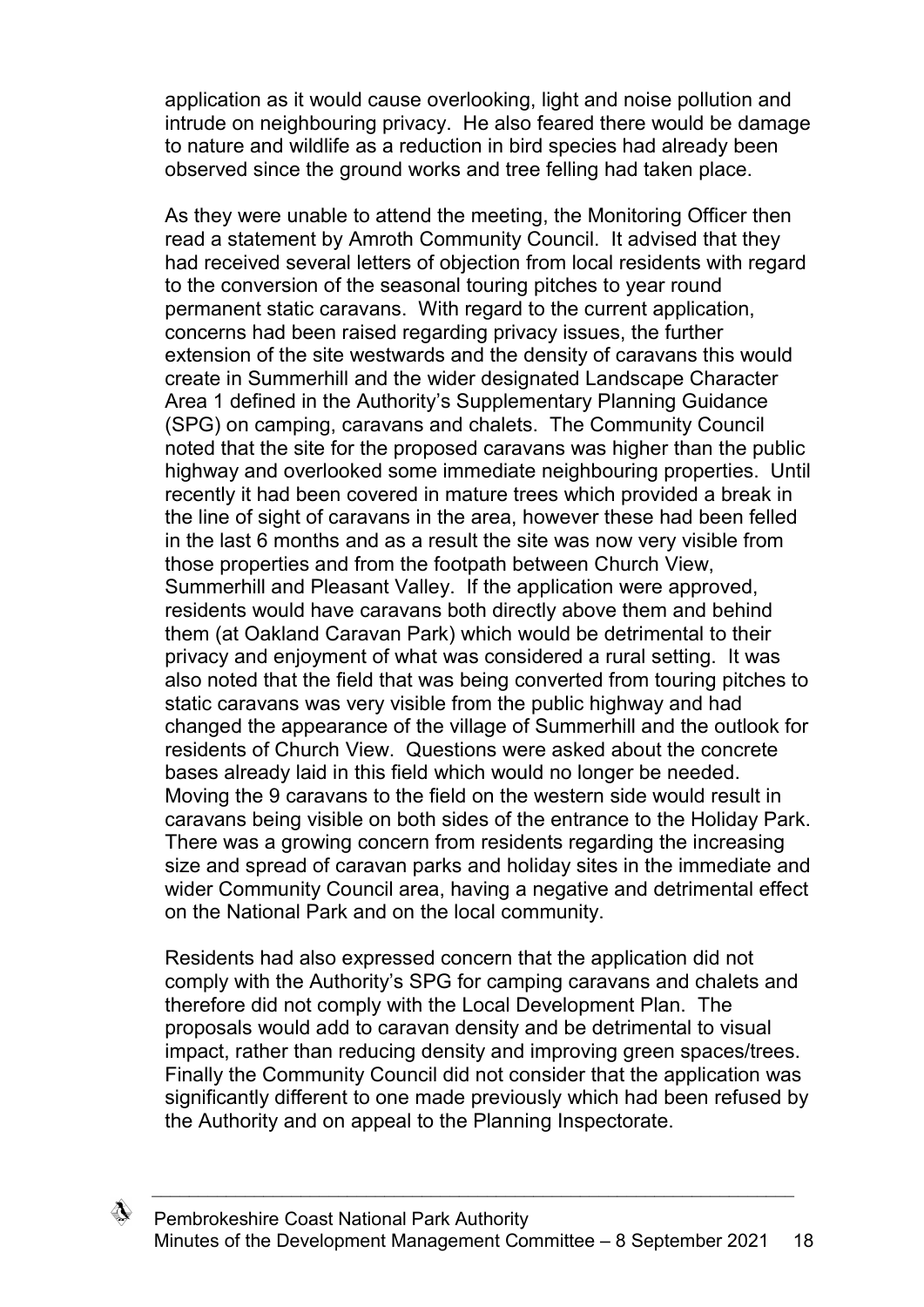The final speaker was the agent, Geraint John. He explained that the application sought permission for the change of use of land to relocate 9 static caravans with no increase in development. He noted that officers had found the application complied with the Local Development Plan in principle and considered the relocation of the caravans from the northern field, which was more visible, to be a betterment. The landscaping proposed would also mitigate the development. He advised that the scheme was materially different to that refused on appeal as the planning policy context had changed. Also the application was for relocation of existing units rather than an increase in development. Mr John believed that as the landscaping had been supplemented in this area, the development would not have an unacceptable impact on neighbouring properties. The Highway Authority had no objection subject to an improvement to the access to increase visibility and other statutory consultees either had no objection or had requested conditions. While there had been representations from neighbouring properties and the Community Council, these had been assessed as part of the officer's report with the conclusion that the proposal was acceptable.

The Agent noted that the application would lead to economic development benefits due to the increase in visitor spend. He also advised that the non-native *Leylandii* trees had been felled as this had been recommended in a biodiversity assessment and the area had always been considered as part of the caravan park. With regard to the northern part of the site from which the caravans were moving, the Agent advised that this area would be subject to further planting and this could be required by condition as it was within the ownership of his client.

Members asked Mr John about the business case for moving the units from one part of the site to another, and he advised that it would provide a higher quality specification with a lower density. The field which was proposed for development was currently redundant and would allow better spacing of units on the more prominent part of the site.

Some Members remained concerned about the proximity of the development, its height and the potential for overlooking and an increase in noise, as well as the cumulative impact of the neighbouring caravan sites. It was proposed and seconded that the application be deferred to allow Members to visit the site.

### **DECISION: That the application be deferred to allow a Member Site Inspection to take place.**

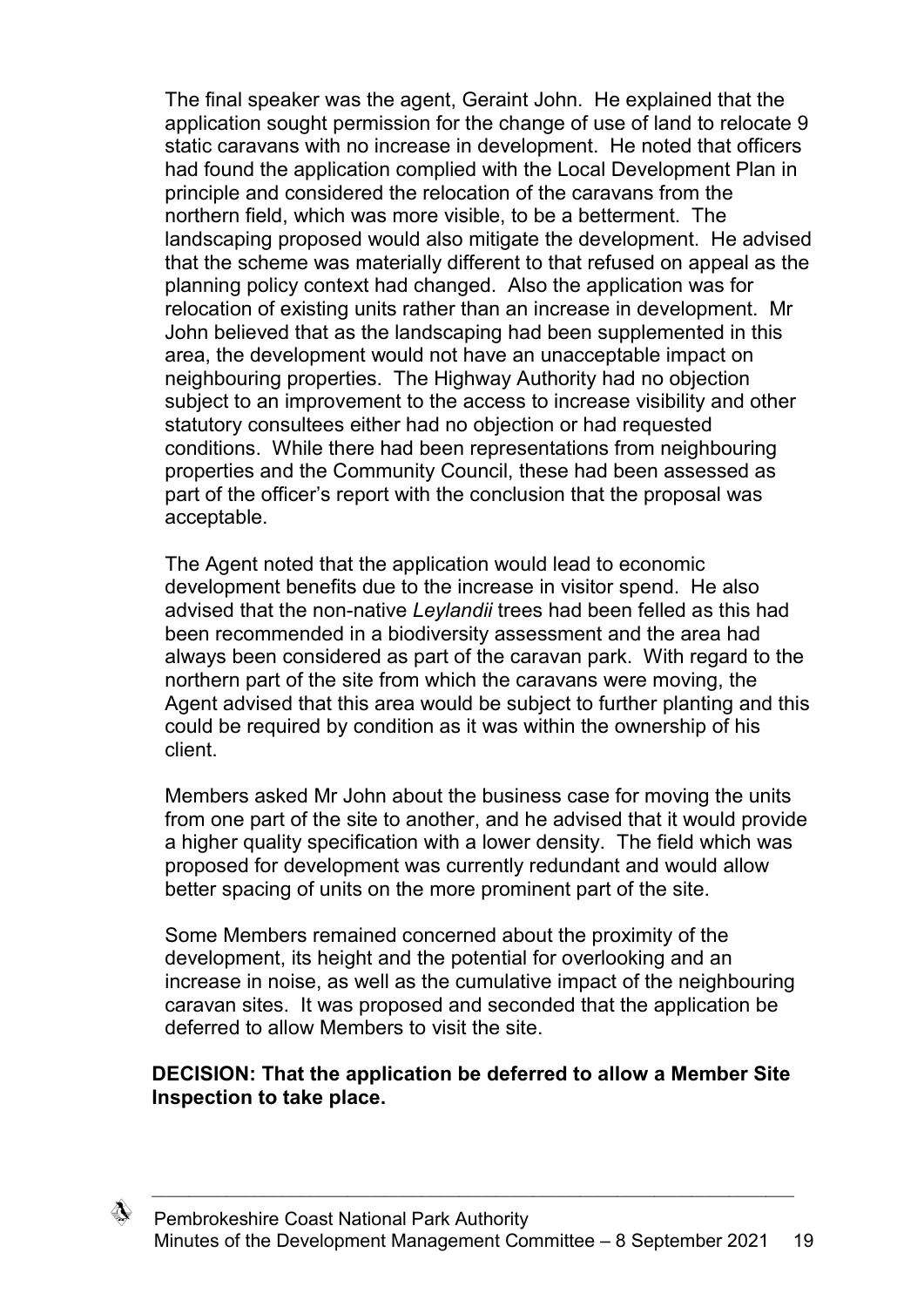[Dr R Heath Davies and Dr R Plummer tendered their apologies and left the meeting at this juncture, while Mrs S Hoss left during consideration of the following application NP/21/0177.]

| (f) | <b>REFERENCE:</b> | NP/21/0177/FUL                                        |
|-----|-------------------|-------------------------------------------------------|
|     | APPLICANT:        | Mr R Atkins                                           |
|     | PROPOSAL:         | Addition of a single storey side extension over       |
|     |                   | existing driveway and provision of additional parking |
|     |                   | space to front of property                            |
|     | LOCATION:         | 7, Green Meadow Close, Marloes, Haverfordwest,        |
|     |                   | Pembrokeshire, SA62 3AF                               |

This application was before the Committee as the officer recommendation of approval was contrary to the view of Marloes & St Brides Community Council. A number of objections had also been received and these were detailed in the report.

The application site related to a semi-detached dwellinghouse situated within a residential cul-de-sac. Planning permission was sought for the erection of single storey extension onto an existing driveway. The extension would be of a lean-to design with all external finishes matching the existing house. New parking space was proposed to the front of the property to compensate the loss of parking to the side.

Officers considered that the proposed single storey extension was of a modest size, contained within the residential curtilage of the property and would provide additional living accommodation at ground floor level which was considered to be acceptable in principle. They also consider that the privacy and amenity of neighbours would be protected along with the character and amenity of the site and surrounding area.

Correspondence had been received from third parties objecting to the current proposal to extend the property. The report considered the issues of overdevelopment of the site, access to the oil storage tank in the rear garden and issues of access and parking and Officers concluded that the proposed extension was of an acceptable scale and design, and that other objections could be dealt with by condition. The Highway Authority had been consulted on the proposed development and had commented that the submitted plans showed that the driveway would be extended at the front of the property to accommodate for the loss of the driveway being used for the side extension. They had not raised any objections on highway grounds to the plans as proposed. It was also noted that restrictive covenants were not considered as material in applications for planning permission as they were a civil matter.

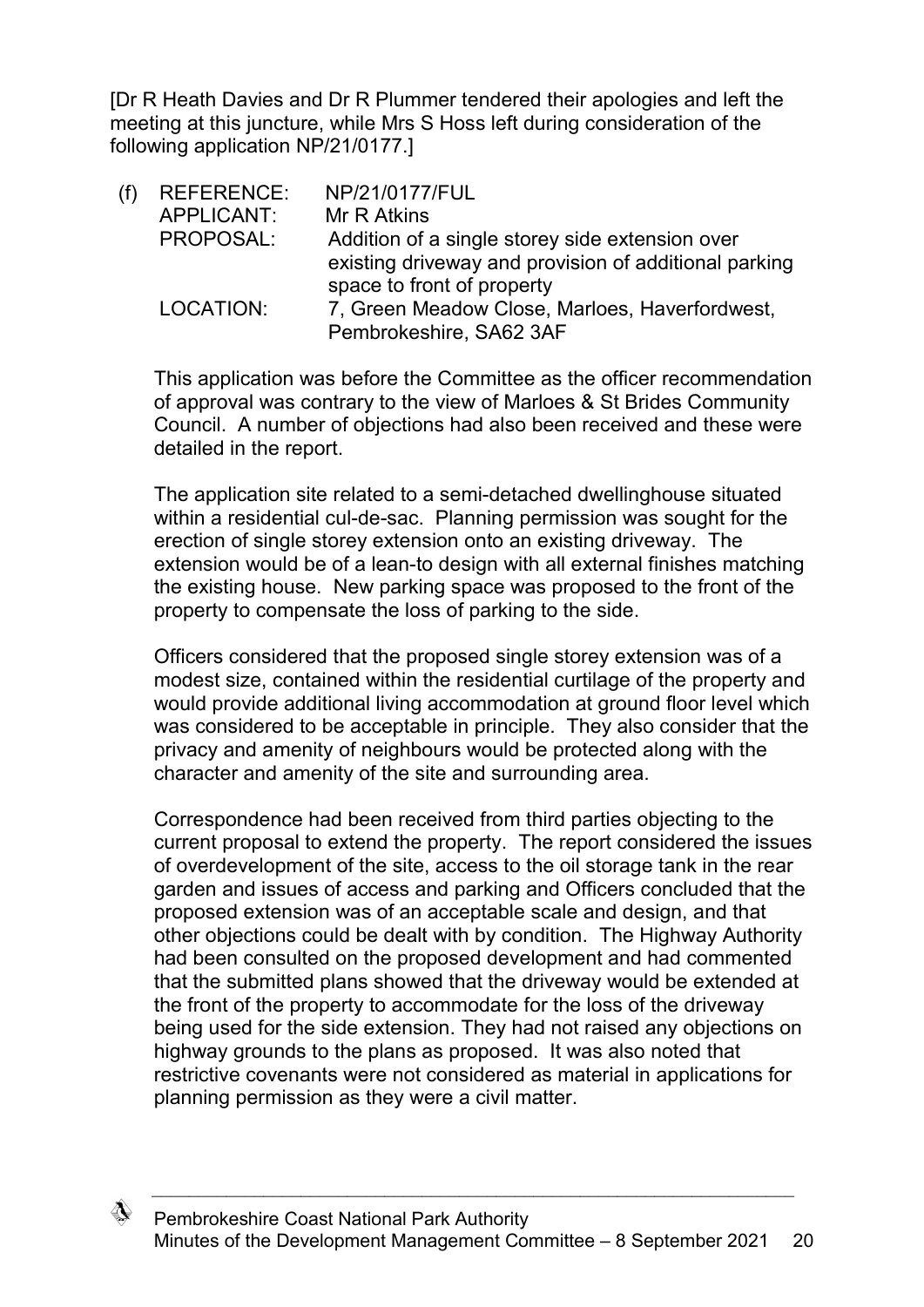Officers concluded that notwithstanding the objections received, the proposed development was considered to comply with all relevant LDP2 policies and the application was therefore recommended for approval subject to appropriate conditions.

The first of three speakers was Rosalid Scott, a neighbour speaking on behalf of residents in numbers 8, 9, 10 and 11 Green Meadow Close. She asked the Committee to refuse the application as there would be a loss of amenity for these properties, given the loss of 3 parking spaces out of 6, and the development would also not be in keeping with the character of the village. She explained that when she had purchased the property, it had been an attractive close of semi-detached houses, each with 2 parking spaces. Residents were aware that permitted development rights had been removed and that restrictive covenants limited use of driveways for parking only; she believed it was clear and reasonable that this situation would remain as those purchasing were aware that the properties could not be changed or extended.

Ms Scott noted that parking in the Close was complicated – the two spaces alongside each house were narrow but adequate – however part of the drive needed to be empty to allow others to access their properties. If this development was allowed, she would lose access to one of her parking spaces (the narrow space remaining would not allow the car doors to be opened), while her neighbour at number 9 would not be able to access any spaces. This had not been addressed in the officer's report. Also she did not believe that the plans submitted by the applicant were accurate and it was therefore unfair if the decision was based on incorrect information. Further, as the development would be nearly to the boundary, access would be required from her property to build and maintain the extension. This would reduce the value of her house and prevent her from building a similar extension. Access from her property would also be required for her neighbours to fill their oil tank as there would be no room for a pipe; this was also a safety issue.

In conclusion she advised that if the development was allowed, a four bedroom terrace house in the London style would be created, which wasn't in keeping with the area, and she feared other properties would follow suit – the soft landscaping style had already been lost as the lawn had been replaced.

The second speaker was Chris Jessop, on behalf of Marloes and St Brides Community Council who joined by phone. He made the following points: the extension would constitute overdevelopment, noting that permitted development rights had not been removed without good reason; dedicated parking had formed part of the original application, and its retention was protected by a developer covenant as no parking was

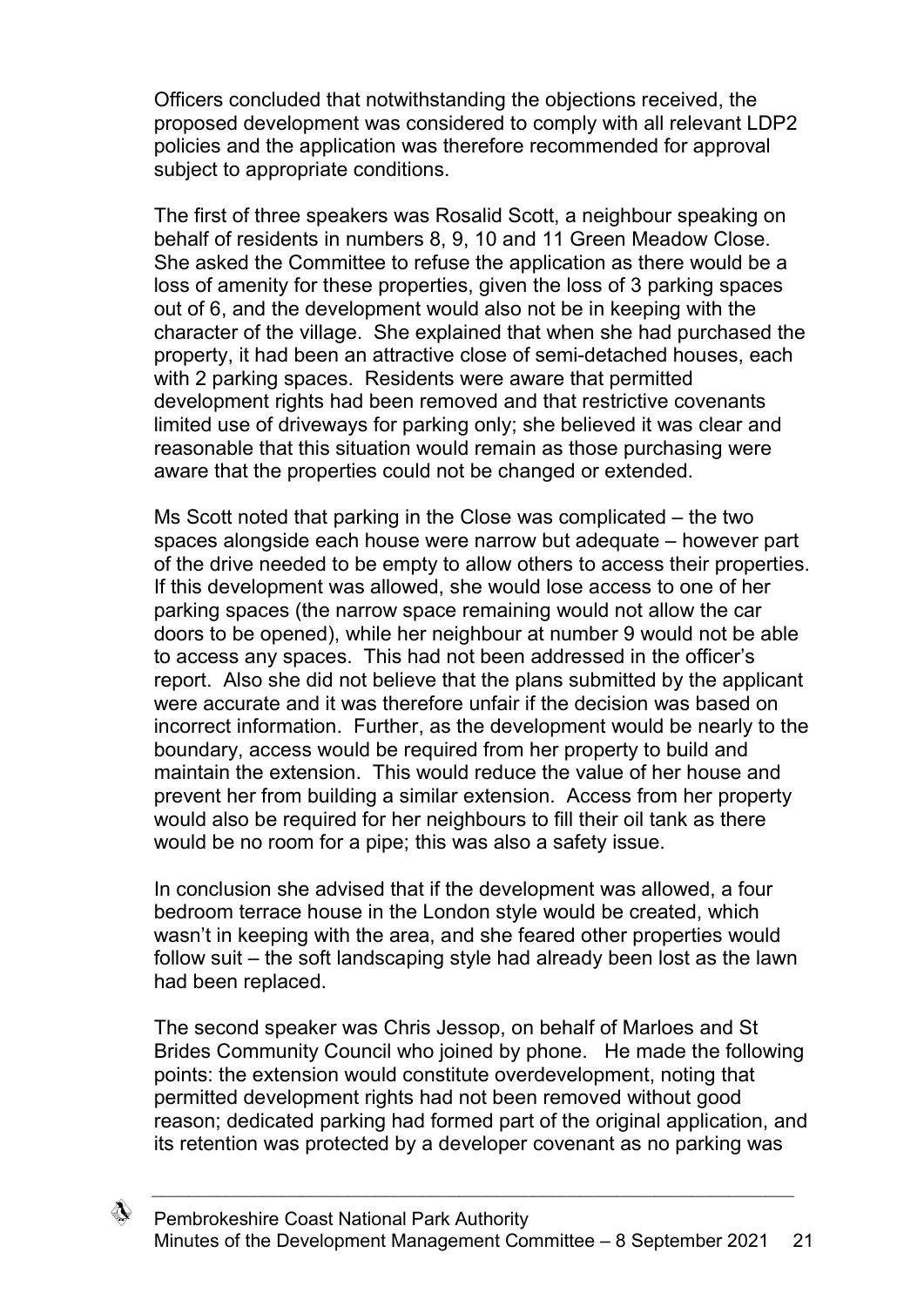permitted on the access road. The development would therefore lead to overspill parking onto Glebe Lane and other roads, compromising the existing situation. It would also be difficult for visitors to park and the clearances for pedestrians and disabled access would be compromised. There would also be a significant loss of amenity to neighbouring properties and the applicant could not assume that access to the oil tank could be gained through the neighbouring property. Mr Jessop considered that the reference to the Highway Authority was irrelevant as the estate road was not adopted. Finally the Community Council believed that the aesthetics of the estate would be compromised as a terrace would be created, setting a precedent, however it was important that all residents in the estate were treated fairly, as permission for extensions could never be granted to all residents.

The Final speaker was Richard Atkins, the applicant. He explained his motivation for undertaking the work as that he wanted to move back to the house, and adding to the downstairs area would increase the living space. He noted that most of the other properties in the estate were holiday homes or otherwise let and the living space was suitable for that, but did not really have space for a dining table or laundry appliances. Replacement of the two spaces would be made on the front garden and the dimensions provided showed that there would be no restrictions of access on the original drive and would in no way change the access arrangements of numbers 8, 9 or 11. He considered that other comments made had been misleading, noting that many of the properties did not have parking to the side, but had only a small walkway between them and cars parked to the front. This meant that many houses would not be able to build a side extension, there being only 3 or 4 where it was possible. With regard to access to the oil tank, he had been advised that 15cm was more than sufficient, however it would also be possible to bring the pipe through the house. He said that there was a danger of double standards as it was expected that his drive could be used to walk to parking spaces, however his neighbour's drive could not be used to allow him to fill his oil tank. Finally he noted that parking arrangements would be simplified as there would be no need to 'shuffle' cars so that the one parked on the inside could drive away.

One Member noted that it was a tightly built estate and it was difficult to see how there could be room for the properties to be extended. It was considered unfortunate that so much distress had been caused through these proposals. However the officer recommendation of approval was moved and seconded.

### **DECISION: That the application be approved subject to conditions relating to timing of the development, accordance with plans and documents, details of how oil tank to be accessed and materials to**

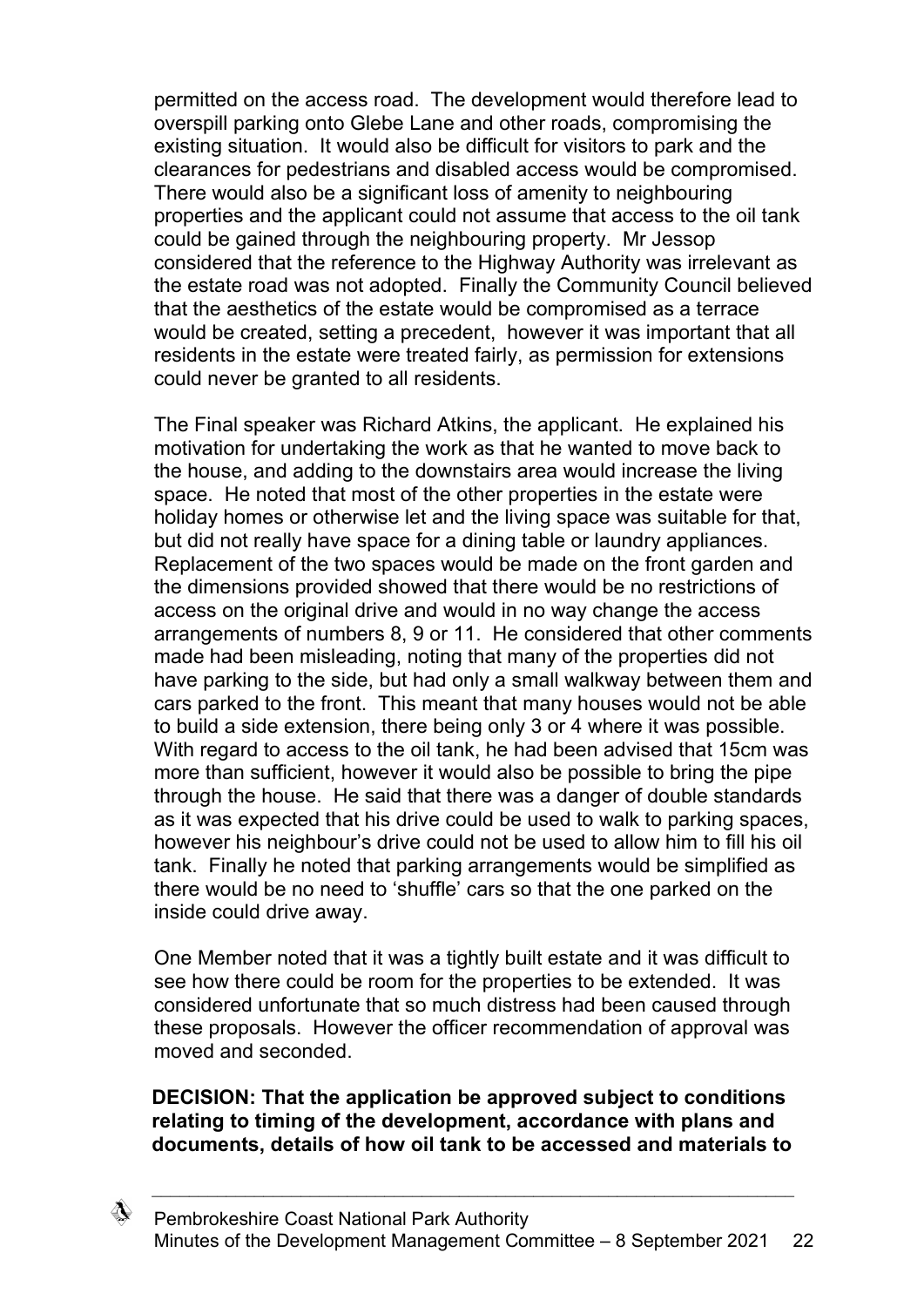## **match existing.**

[Councillor P Kidney tendered his apologies and left the meeting at this juncture]

(g) REFERENCE: NP/21/0382/S73 APPLICANT: Mr R Farnham PROPOSAL: Variation to Condition 2 of NP/07/240 - Amendments to Design LOCATION: Plot Adjacent to Berry Bach, Newport, Pembrokeshire, SA42 0QF

This application was before the Committee as Newport Town Council had objected on design grounds, contrary to the officer recommendation. One letter of objection had been received, as set out in the report.

This application proposed a variation of condition no 2 attached to planning permission NP/07/240 to allow for an amended design. Planning permission ref: NP/07/240 had granted consent for a threebedroom detached house, in a one and a half storey building, constructed with a painted render finish, slate roof and timber painted windows. Planning ref NP/19/0088/S73 had approved a change in design to a 2 storey property, this application had kept to the approved footprint and form of the building but sought to change window design and add patio doors at ground floor level to the rear (north) elevation. Work had begun on site, evidenced by visible footings. It was not entirely clear which permission had been implemented as they had the same footprint, but officers were not in a position to say that the 2007 permission was not implemented and was not extant.

Officers considered that the acceptability of this application largely related to the difference between the approved plans and the modifications proposed in this scheme. Notwithstanding objections received from Newport Town Council and a neighbouring property, the proposed design was considered appropriate and simplified the front (south) elevation. The development would have an acceptable impact on the character and appearance of the area and would not cause an unacceptably detrimental impact to the special qualities of the National Park. It was not considered that the development would cause an unacceptable impact upon privacy or amenity of neighbouring properties. Ecology and landscape features would not be adversely affected by the development. As such, the proposal complied with policies of the adopted Local Development Plan 2 2020 and could be supported.

One Member was concerned with the design of the proposals, particularly the stone cladding and the window detailing, and noted that traditional